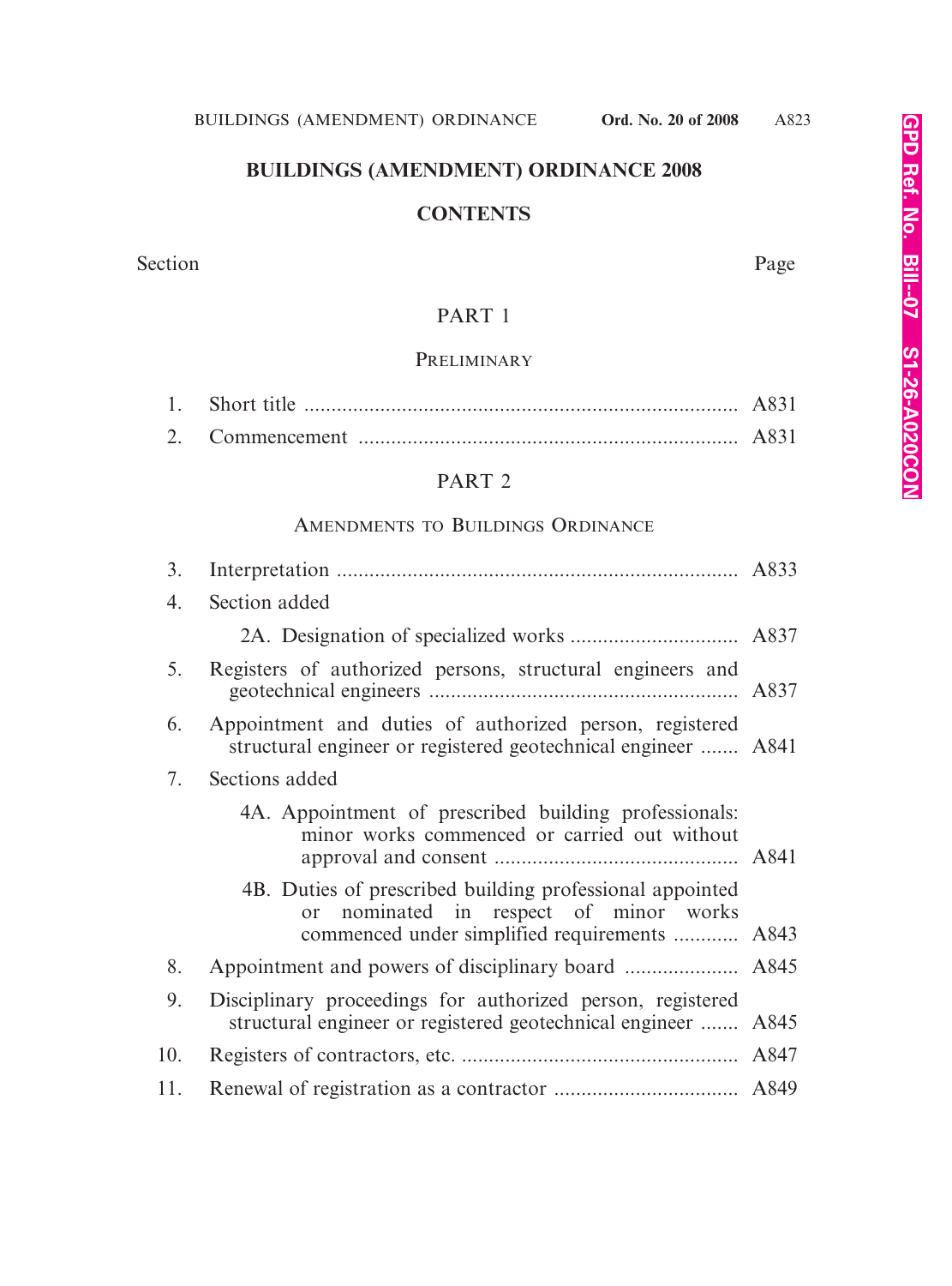| Section |                                                                                                                       | Page |
|---------|-----------------------------------------------------------------------------------------------------------------------|------|
| 12.     |                                                                                                                       |      |
| 13.     | Section added                                                                                                         |      |
|         | 9AA. Appointment and duties of prescribed registered                                                                  |      |
| 14.     |                                                                                                                       |      |
| 15.     |                                                                                                                       |      |
| 16.     | Section added                                                                                                         |      |
|         | 14AA. Approval and consent not required for minor works A859                                                          |      |
| 17.     |                                                                                                                       |      |
| 18.     |                                                                                                                       |      |
| 19.     | Building works, etc. to cease on order of Building Authority A859                                                     |      |
| 20.     | Order for demolition, removal, or alteration of building,                                                             |      |
| 21.     | Section added                                                                                                         |      |
|         | 24AA. Order for demolition, removal, or alteration of minor<br>works commenced under simplified requirements A861     |      |
| 22.     |                                                                                                                       |      |
| 23.     |                                                                                                                       |      |
| 24.     | Sections added                                                                                                        |      |
|         | 36C. Powers to make records of specified documents and                                                                |      |
|         |                                                                                                                       |      |
|         | 36E. Specified document records to be treated as specified                                                            |      |
|         | 36F. Making available specified document records to                                                                   |      |
|         | 36G. Issue, certification and inspection of copies, etc. of<br>specified documents or specified document records A869 |      |
|         | 36H. Power to certify copies, etc. of specified documents or                                                          |      |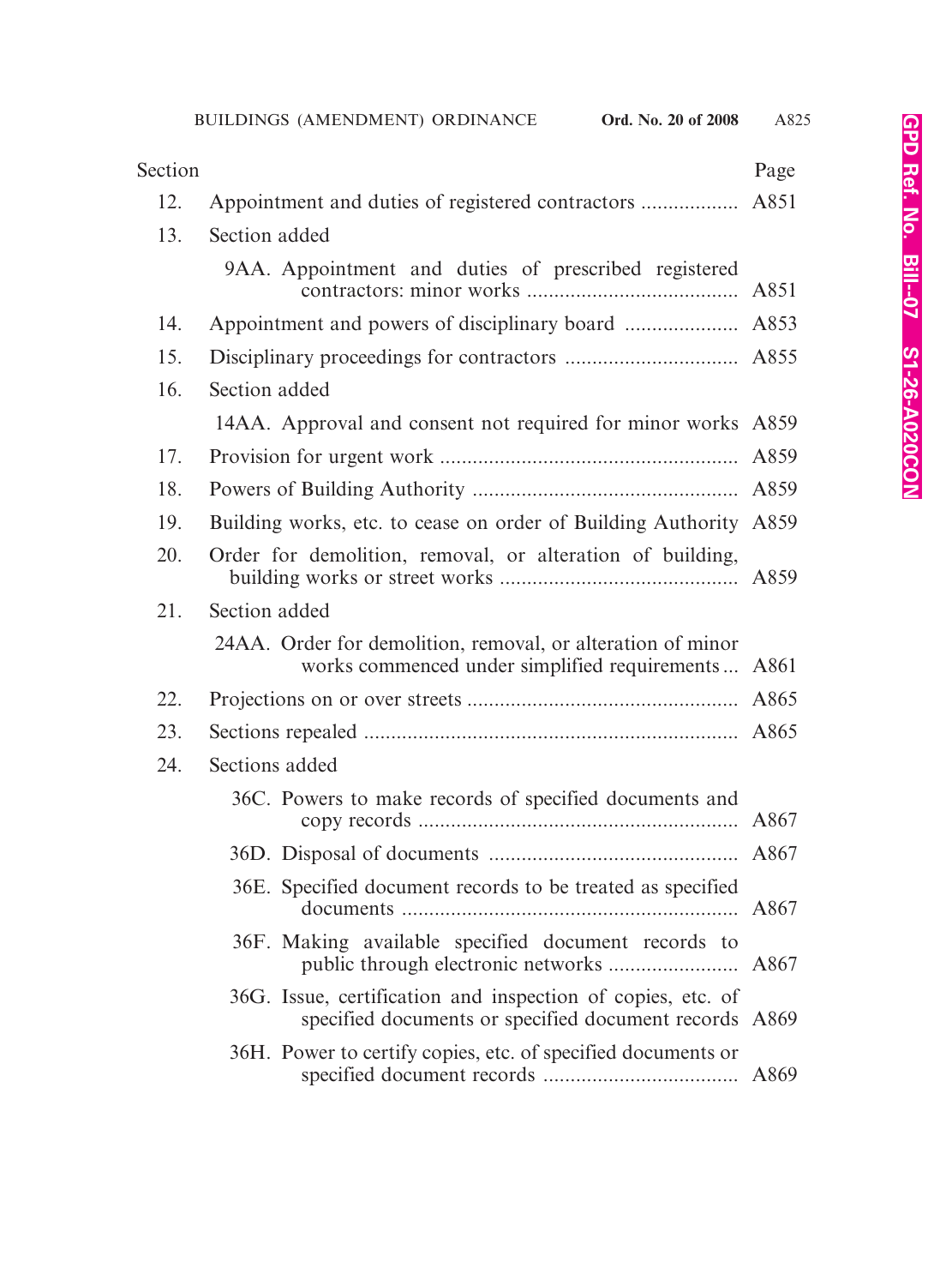| Section |                                                           | Page |
|---------|-----------------------------------------------------------|------|
|         |                                                           |      |
| 25.     |                                                           |      |
| 26.     |                                                           |      |
| 27.     | Section added                                             |      |
|         | 39C. Building Authority shall not serve order under       |      |
| 28.     |                                                           |      |
| 29.     |                                                           |      |
| 30.     |                                                           |      |
| 31.     | Inclusion of certain registered professional engineers in |      |
|         | 32. Part IX added                                         |      |

# PART IX

| 56. Savings and transitional provisions relating to minor |  |
|-----------------------------------------------------------|--|
|                                                           |  |
|                                                           |  |

# PART 3

# RELATED AMENDMENTS

# **Building (Administration) Regulations**

|     | 34. Notification to Building Authority before commencement of                                                                |  |
|-----|------------------------------------------------------------------------------------------------------------------------------|--|
| 35. | Building Authority to be notified on change of authorized<br>person, registered structural engineer, registered geotechnical |  |
| 36. | Duties of registered contractor who ceases to be appointed  A889                                                             |  |
| 37. | Certificate to be given by registered contractor and<br>authorized person on completion of building works  A889              |  |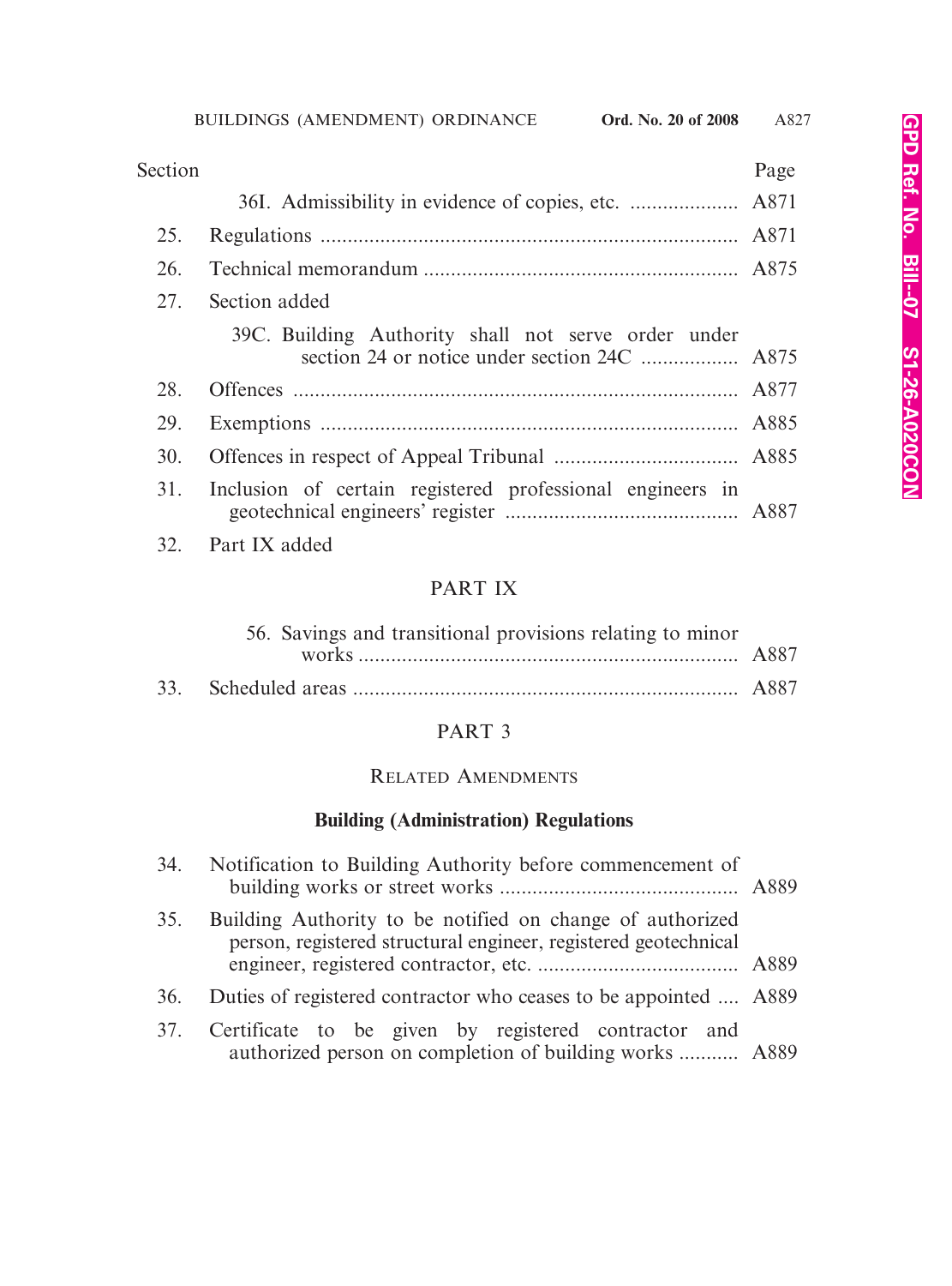| Section |                                                                                                                                                                                | Page |
|---------|--------------------------------------------------------------------------------------------------------------------------------------------------------------------------------|------|
| 38.     | Certificate to be given by authorized person, registered<br>structural engineer, registered geotechnical engineer and<br>registered contractor engaged in respect of emergency |      |
| 39.     | Duties imposed by this Part not to prejudice any other duties                                                                                                                  |      |
| 40.     | Duty of authorized person to supply copy of plans of building                                                                                                                  |      |
| 41.     | Duty of registered contractor to keep approved plans and                                                                                                                       |      |
| 42.     |                                                                                                                                                                                |      |
| 43.     |                                                                                                                                                                                |      |
| 44.     | Regulation added                                                                                                                                                               |      |
|         | 48. Regulations do not apply to minor works<br>commenced under simplified requirements  A897                                                                                   |      |
|         | $\mathbf{D}_{\mathbf{u}}$                                                                                                                                                      |      |

#### **Building (Planning) Regulations**

## PART 4

## CONSEQUENTIAL AMENDMENT

## **Buildings Ordinance (Application to the New Territories) Ordinance**

|     | <b>Construction Workers Registration Ordinance</b>                                                                                |  |
|-----|-----------------------------------------------------------------------------------------------------------------------------------|--|
|     |                                                                                                                                   |  |
| 49. |                                                                                                                                   |  |
| 50. | Principal contractors and controllers to retrieve and record<br>data of registered construction workers on construction site A901 |  |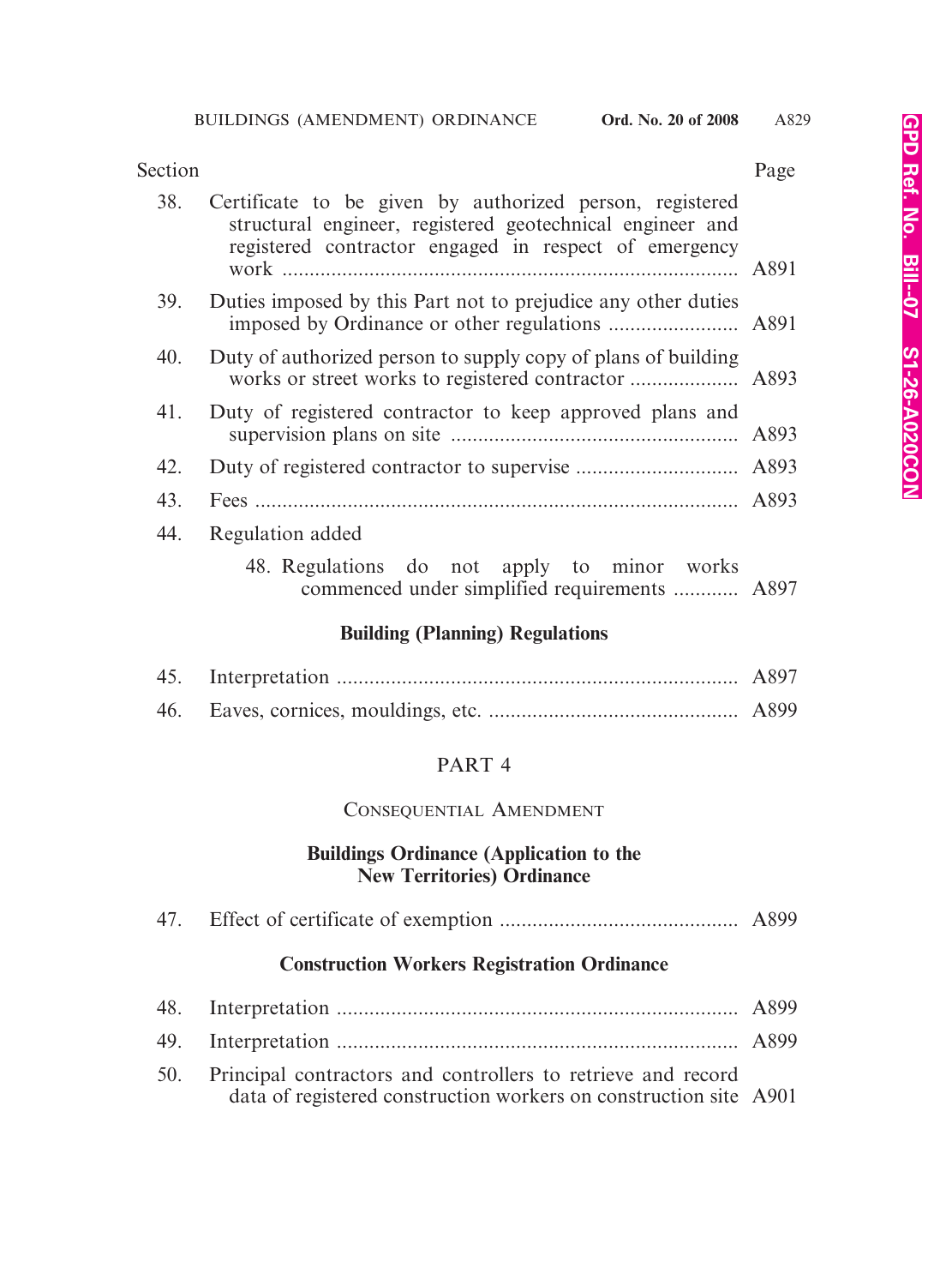# **HONG KONG SPECIAL ADMINISTRATIVE REGION**

ORDINANCE NO. 20 OF 2008



Donald TSANG Chief Executive 26 June 2008

An Ordinance to amend the Buildings Ordinance and its subsidiary legislation to provide for matters relating to building works of a minor nature and the appointment, control and duties of persons who are allowed to deal with those works; to provide for a scheme under which demolition orders will not be made in respect of certain types of unauthorized structure or building works; to provide for matters relating to the projections outside buildings; to provide that certain designated works, and building works that do not bear additional loads, are exempt from the regulation of the Ordinance; to clarify the procedure for removal of names from registers; to provide for the recovery of costs of inquiry; to remove spent provisions and make minor textual amendments; and to provide for matters relating to public inspection of information kept by the Building Authority.

 $[$   $]$ 

Enacted by the Legislative Council.

## PART 1

#### **PRELIMINARY**

#### **1. Short title**

This Ordinance may be cited as the Buildings (Amendment) Ordinance 2008.

#### **2. Commencement**

This Ordinance shall come into operation on a day to be appointed by the Secretary for Development by notice published in the Gazette.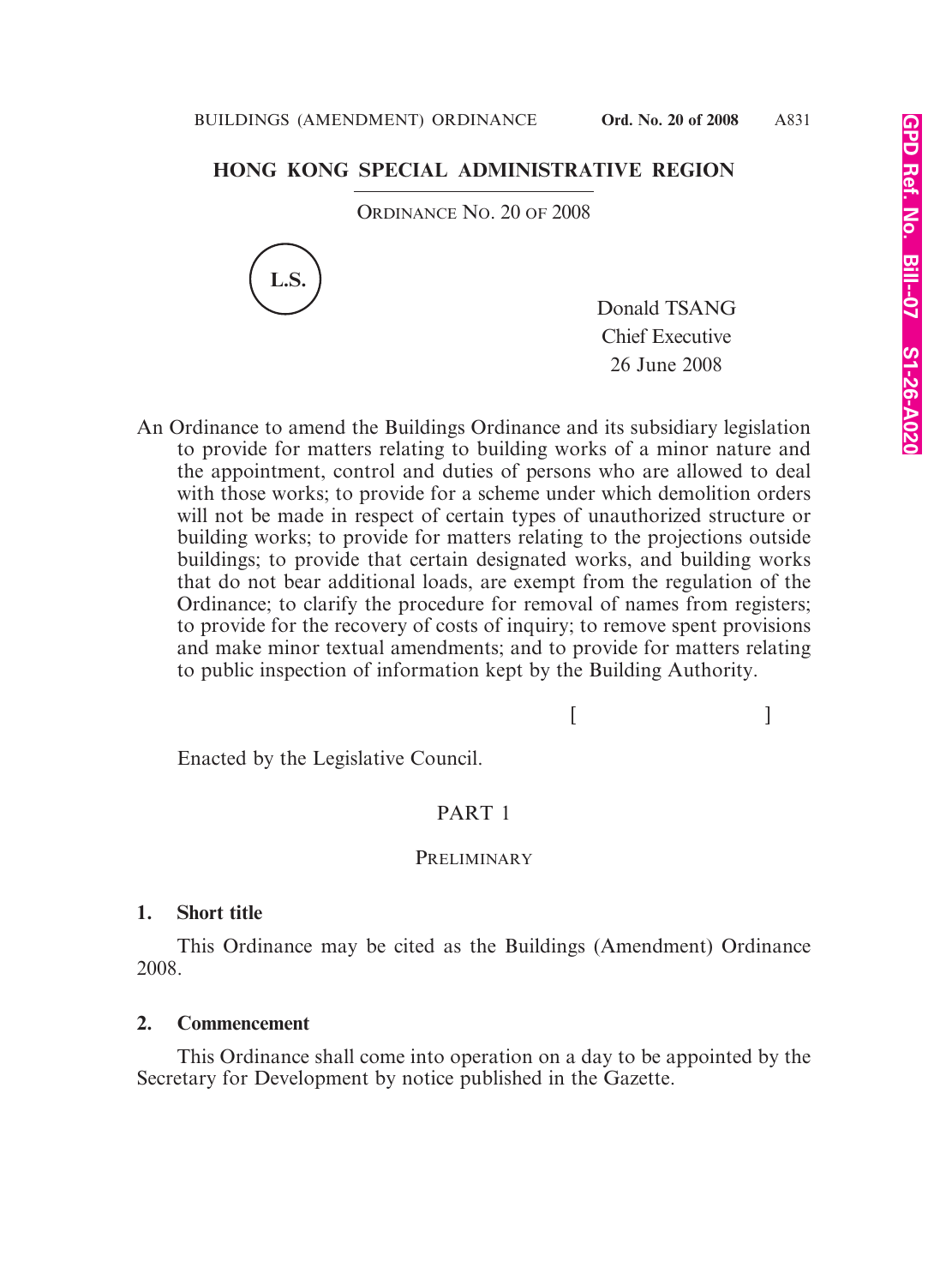# PART 2

# AMENDMENTS TO BUILDINGS ORDINANCE

## **3. Interpretation**

- (1) Section 2(1) of the Buildings Ordinance (Cap. 123) is amended—
	- (*a*) by repealing the definition of "contraventions of the provisions of this Ordinance" and substituting—
		- ""contraventions of the provisions of this Ordinance" (違反本條例 的條文) includes—
			- (*a*) failure to comply with any order given or any condition imposed by the Building Authority under this Ordinance;
			- (*b*) in the case of building works (other than minor works commenced under the simplified requirements), material divergence or deviation from any plan approved by the Building Authority under this Ordinance;
			- (*c*) in the case of minor works commenced under the simplified requirements, material divergence or deviation from any plan required to be submitted to the Building Authority under the simplified requirements; and
			- (*d* ) in the case of minor works commenced under the simplified requirements, failure to submit to the Building Authority any certificate required to be submitted under the simplified requirements;";
	- (*b*) by repealing the definition of "specialized works" and substituting—
		- ""specialized works" (專門工程) means building works or street works designated as specialized works under section 2A;";
	- (*c*) in the Chinese text, in the definition of "臨街處所擁有人", by repealing the full stop and substituting a semicolon;
	- (*d*) by adding—
		- ""electronic record" (電子紀錄) has the same meaning as in section 2(1) of the Electronic Transactions Ordinance (Cap. 553);
			- "minor works" (小型工程) means building works designated in the regulations as minor works for the purposes of this definition;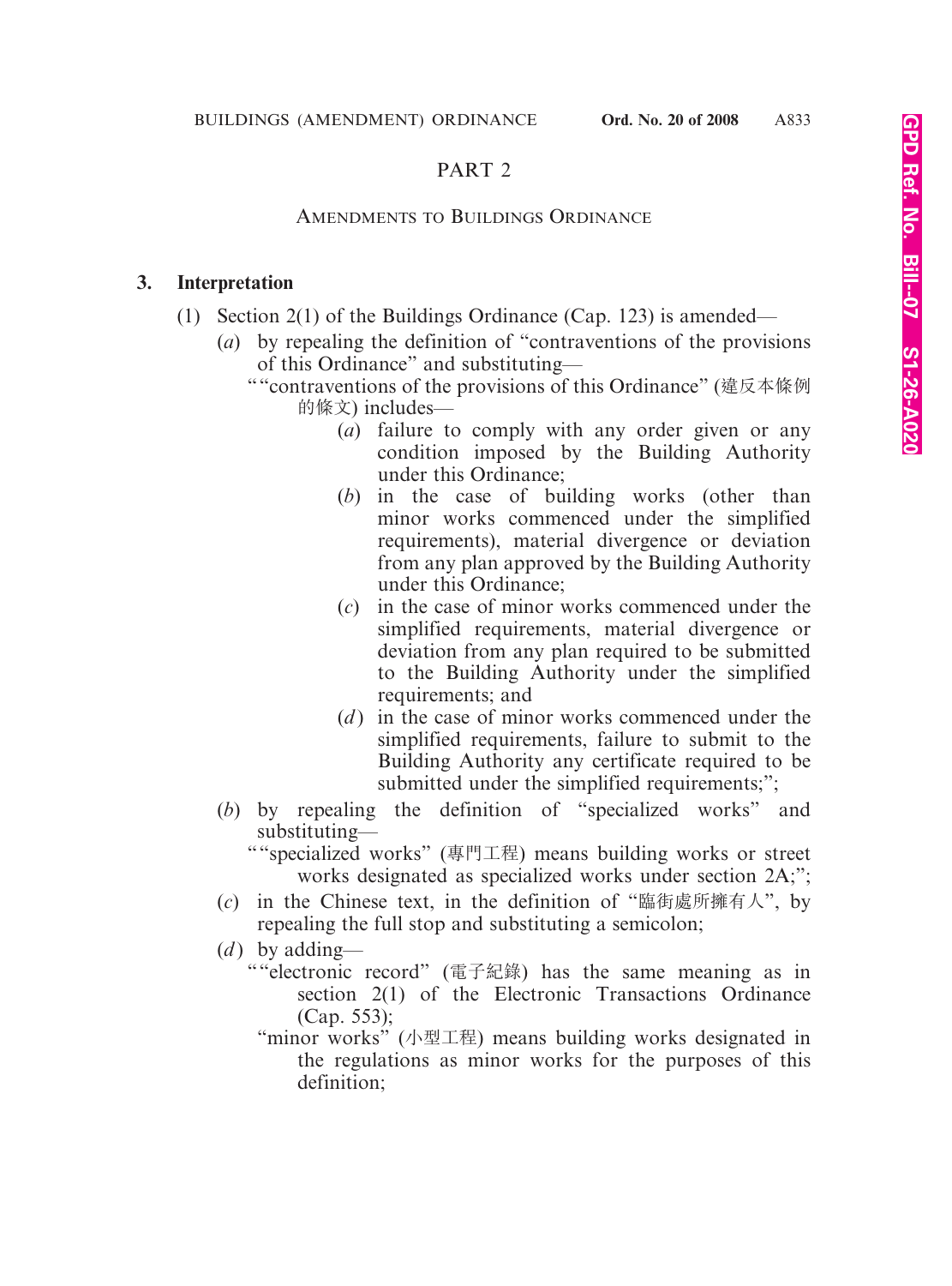- "prescribed building professional" (訂明建築專業人士) means an authorized person, a registered structural engineer or a registered geotechnical engineer;
- "prescribed registered contractor" (訂明註冊承建商) means a registered general building contractor, registered specialist contractor or registered minor works contractor;
- "registered minor works contractor" (註冊小型工程承建商) means a person whose name is for the time being on the register or provisional register of minor works contractors maintained under section 8A;
- "Secretary" (局長) means the Secretary for Development;
- "simplified requirements" (簡化規定) means any requirements prescribed in the regulations as simplified requirements for the purposes of this definition;

"specified document" (指明文件) means—

- (*a*) a document made, issued or given, or a plan submitted to or approved by the Building Authority, under or for the purposes of this Ordinance or the Buildings Ordinance 1935 (18 of 1935); or
- (*b*) any part of the document or plan;

"specified document record" (指明文件紀錄) means—

- (*a*) a record of a specified document made under section  $36C(a)$ ;
- (*b*) an electronic record made under section 36C(*b*); or
- (*c*) a copy of an electronic record made under section  $36C(c)$ ;".
- (2) Section 2 is amended by adding—

"(1A) Where this Ordinance refers to a person's certifying minor works commenced under the simplified requirements, it means the certification by the person of anything that is required by the regulations to be certified in respect of such minor works.

(1B) For the purposes of this Ordinance, minor works that are commenced or carried out without the approval and consent of the Building Authority under section 14(1) are to be regarded as minor works commenced under the simplified requirements if—

- (*a*) a prescribed building professional or a prescribed registered contractor has been appointed in respect of the works; or
- (*b*) the works are commenced or carried out by a prescribed registered contractor.".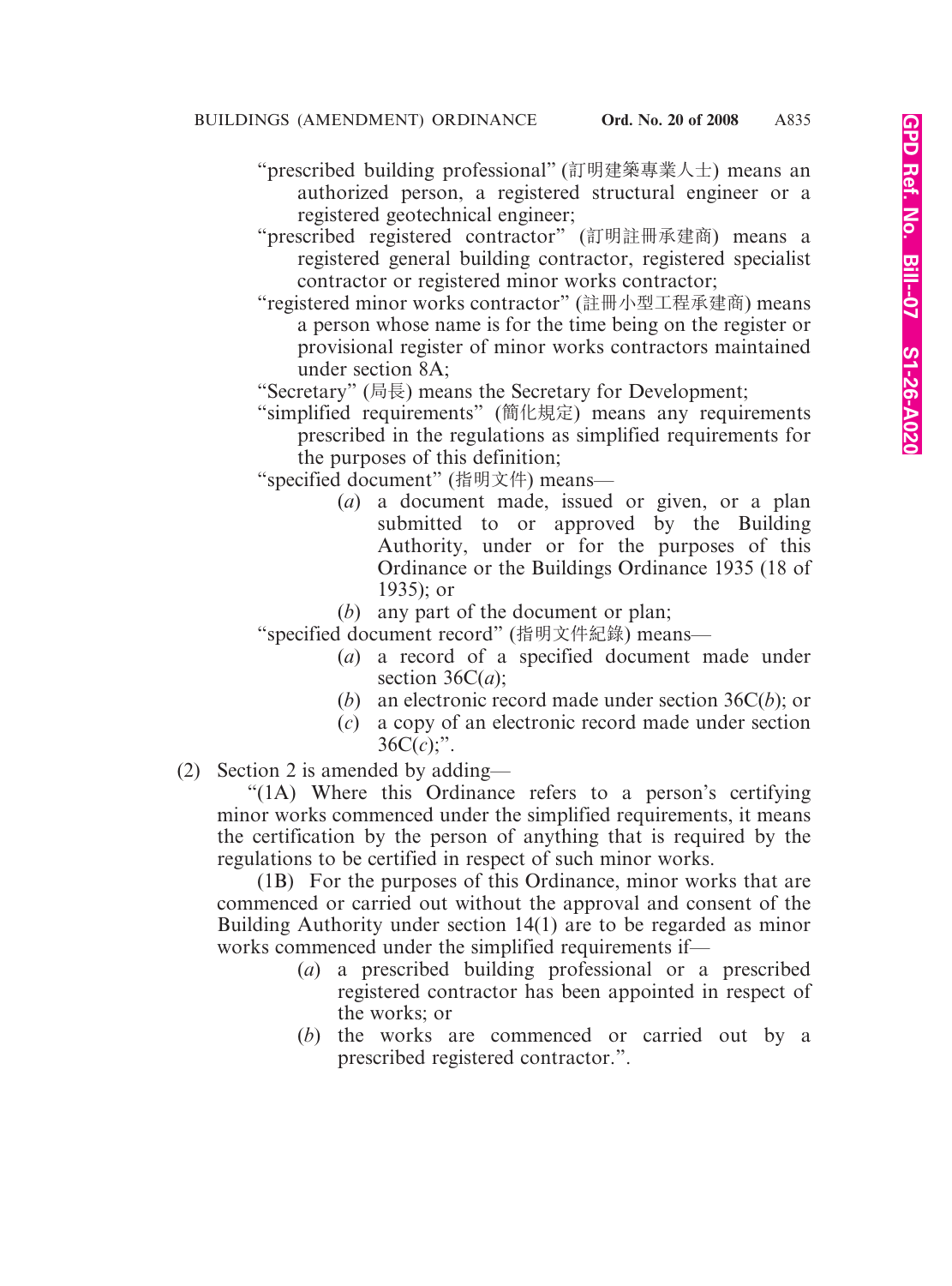# **4. Section added**

The following is added immediately after section 2—

## "**2A. Designation of specialized works**

(1) The Building Authority may designate any category of building works or street works as specialized works.

(2) The Building Authority shall notify in the Gazette a designation under subsection (1).

(3) The notification in subsection (2) is not subsidiary legislation.".

## **5. Registers of authorized persons, structural engineers and geotechnical engineers**

- (1) Section 3(5CA) is repealed and the following substituted—
	- "(5CA) A Geotechnical Engineers Registration Committee consists of—
		- (*a*) 3 registered geotechnical engineers nominated by the Engineers Registration Board;
		- (*b*) 1 authorized person nominated by the Architects Registration Board from the list of architects in the authorized persons' register;
		- (*c*) 1 authorized person nominated by the Surveyors Registration Board from the list of surveyors in the authorized persons' register;
		- (*d*) 1 registered structural engineer nominated by the Engineers Registration Board;
		- (*e*) 1 person nominated by the Building Authority as his representative;
		- $(f)$  1 public officer of the rank of Government Geotechnical Engineer nominated by the Director of Civil Engineering and Development; and
		- (*g*) 1 person selected by the Building Authority from among the persons nominated in accordance with subsection (5E).".
- (2) Section 3(5GA) is amended—
	- (*a*) in paragraph (*b*), by repealing " $(5CA)(a)(v)$  or  $(b)(v)$ " and substituting "(5CA)(*e*)";
	- (*b*) in paragraph (*c*), by repealing " $(5CA)(a)(vi)$  or  $(b)(vi)$ " and substituting " $(5CA)(f)$ ".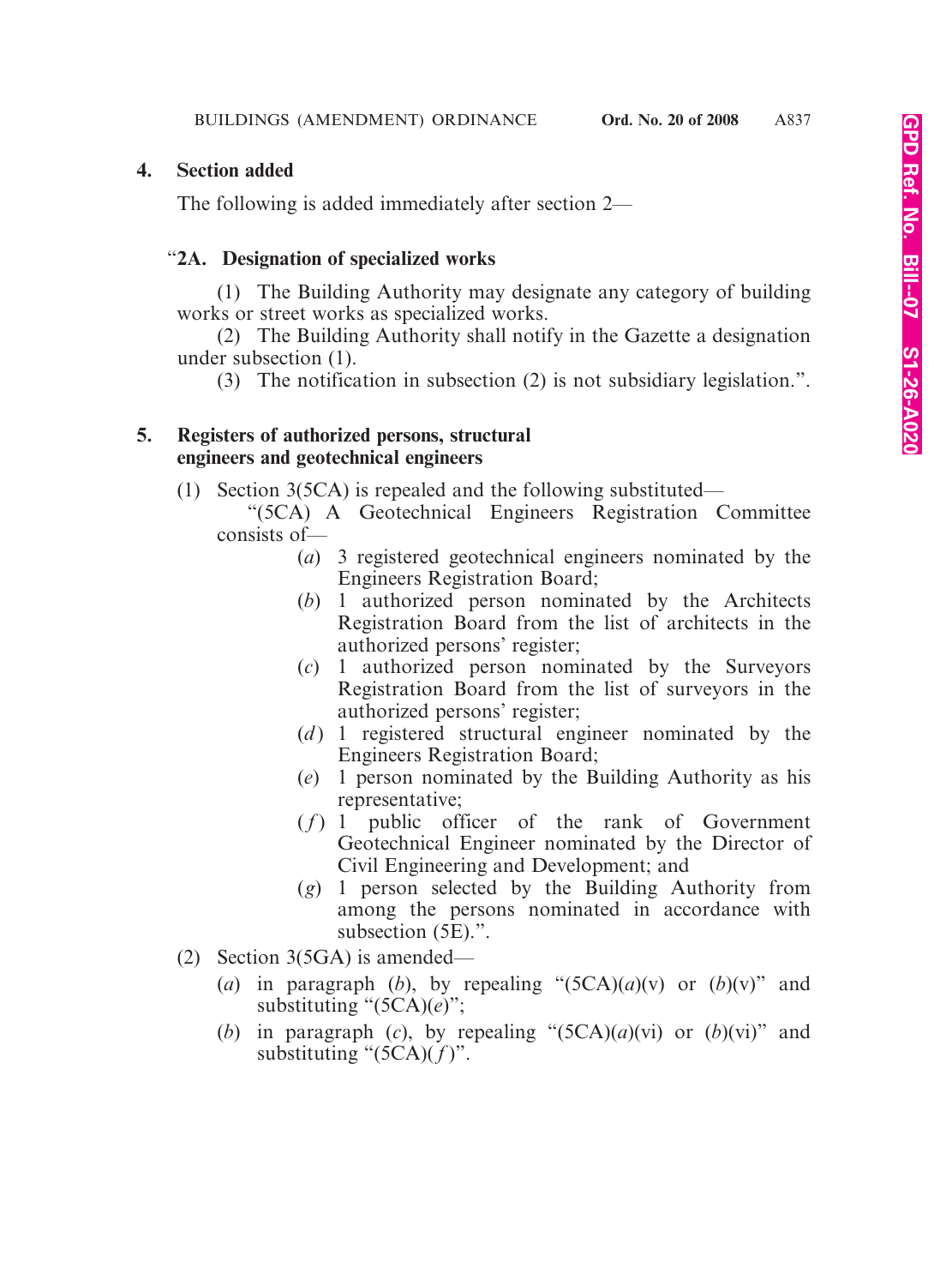- (3) Section 3(5H) is amended—
	- (*a*) in paragraph (*b*), by adding "and" at the end;
	- (*b*) in paragraph (*c*), by repealing "subparagraph (i) of that subsection; and" and substituting "that subsection.";
	- (*c*) by repealing paragraph (*d* ).
- (4) Section 3(9C) is amended—
	- (*a*) in paragraph (*b*), by repealing "; and" and substituting a semicolon;
	- (*b*) in paragraph (*c*), by repealing the full stop and substituting ": and".
- (5) Section 3(11A) is repealed and the following substituted—

"(11A) Subject to subsection (11AA), the Building Authority shall remove the name of a person from the authorized persons' register, the structural engineers' register or the geotechnical engineers' register if the Building Authority—

- (*a*) does not receive an application made by the person in accordance with subsection (9C); or
- (*b*) has refused an application made by the person under subsection (9D) and sent a notice by registered post to his last known address notifying him of the refusal.

(11AA) The removal of a name under subsection  $(11A)(a)$ becomes effective immediately after the date of expiry of the existing registration.

(11AB) A notice under subsection (11A)(*b*) shall specify the effective date of removal, which shall not be earlier than the date of expiry of the existing registration.".

(6) Section 3 is amended by adding—

"(17) The Building Authority shall make available the information specified in subsection (18) for public inspection at any reasonable time to facilitate any member of the public to ascertain—

- (*a*) whether he is, in relation to any matter connected with any activity under this Ordinance, dealing with a person registered under this section; and
- (*b*) the particulars of a person so registered.

(18) The information specified for the purposes of subsection (17) is the name, the registration number and the expiry date of the registration of any person registered under this section.".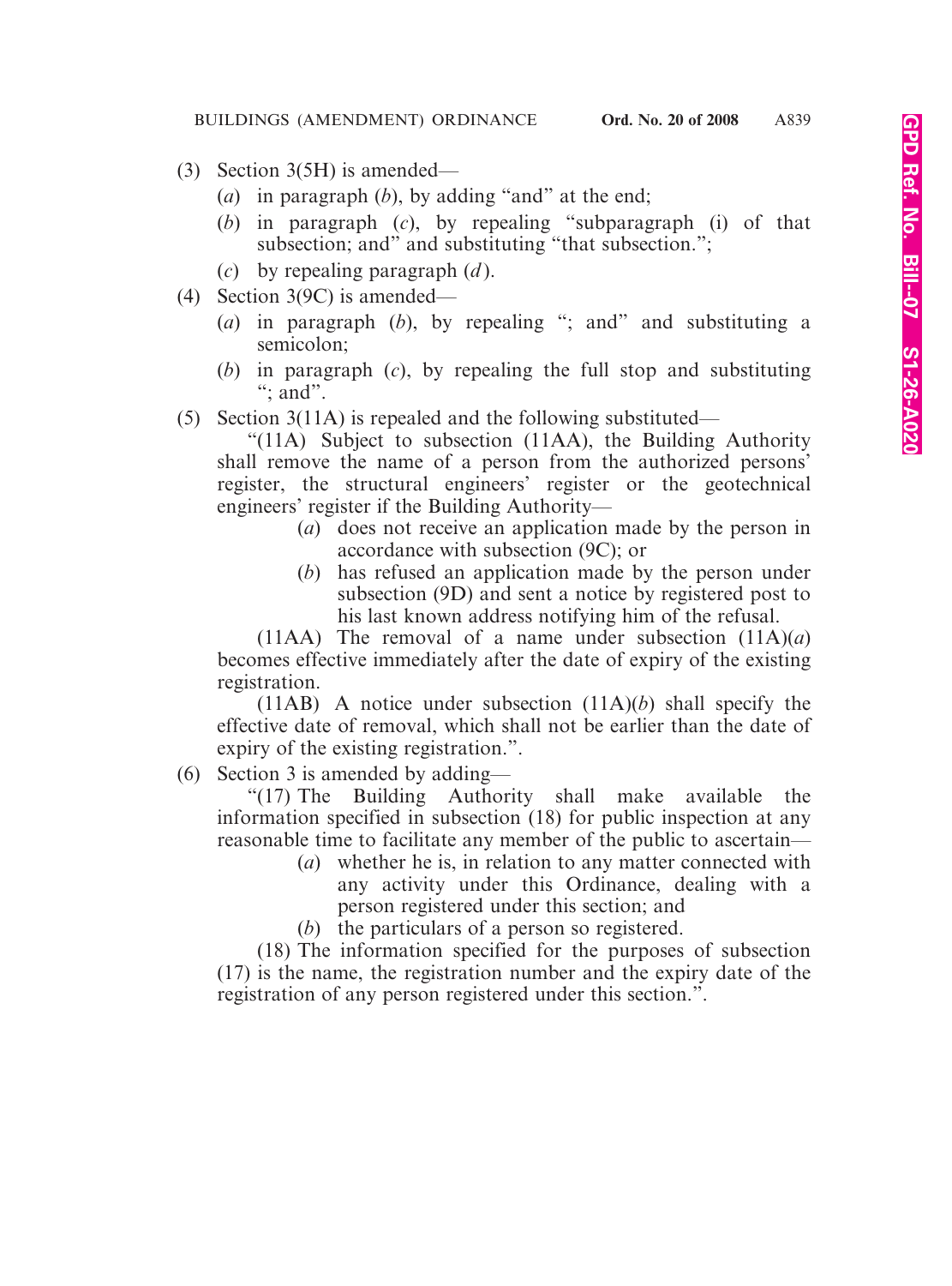# **6. Appointment and duties of authorized person, registered structural engineer or registered geotechnical engineer**

(1) Section 4(1) is amended by repealing "Every" and substituting "Subject to subsection (1A), every".

(2) Section 4 is amended by adding—

"(1A) Subsection (1) does not apply in respect of minor works commenced under the simplified requirements.".

# **7. Sections added**

The following are added—

# "**4A. Appointment of prescribed building professionals: minor works commenced or carried out without approval and consent**

- (1) This section applies to minor works—
	- (*a*) that are commenced or carried out without the approval and consent of the Building Authority under section 14(1); and
	- (*b*) in respect of which one or more prescribed building professionals are required to be appointed by the regulations.

(2) If minor works to which this section applies have been commenced or carried out and the person who arranged for the works to be commenced or carried out has knowingly failed to appoint the prescribed building professional or the prescribed building professionals (as the case may be) required by the regulations to be appointed in respect of the minor works concerned, that person commits an offence.

(3) For the purposes of subsection (2), a person who has appointed another person to arrange for the commencement or carrying out of minor works is not to be regarded as a person who arranged for the commencement or carrying out of minor works.

(4) Subject to subsection (5), if a prescribed building professional appointed in respect of the minor works to which this section applies is unable to act, whether by reason of the termination of his appointment or for any other reason, or is unwilling to act, a person other than a prescribed building professional required by the regulations to be appointed in respect of the minor works concerned shall not be appointed in his place.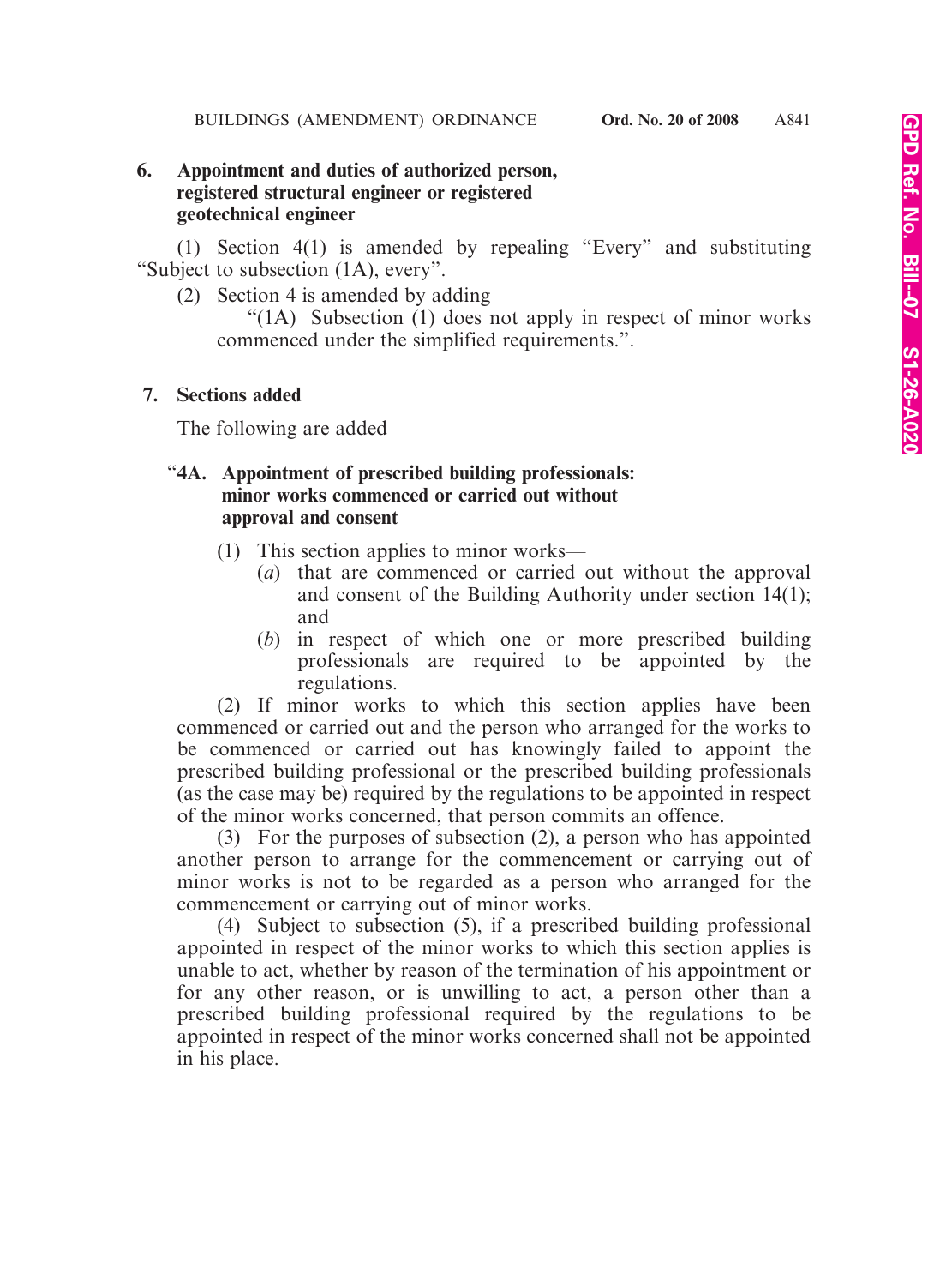(5) Where a prescribed building professional appointed in respect of the minor works to which this section applies is temporarily unable to act by reason of his illness or absence from Hong Kong, that prescribed building professional may nominate another prescribed building professional required by the regulations to be appointed in respect of the minor works concerned to act in his place for the period of such illness or absence.

## **4B. Duties of prescribed building professional appointed or nominated in respect of minor works commenced under simplified requirements**

(1) A prescribed building professional appointed or nominated in respect of minor works commenced under the simplified requirements shall, in relation to the works, comply with the simplified requirements.

(2) Without affecting the generality of subsection (1), the prescribed building professional shall also—

- (*a*) supervise in accordance with the supervision plan the carrying out of minor works commenced under the simplified requirements;
- (*b*) supervise in the manner prescribed in the simplified requirements the carrying out of minor works commenced under the simplified requirements;
- (*c*) notify the Building Authority of any contravention of the regulations which would result from the carrying out of any works shown in the plan required to be submitted to the Building Authority in respect of minor works commenced under the simplified requirements;
- $(d)$  ensure that—
	- (i) fire service installations or equipment in relation to minor works commenced under the simplified requirements are provided in accordance with the Code of Practice referred to in section  $16(1)(b)(ii)$ ; and
	- (ii) the carrying out of minor works commenced under the simplified requirements does not result in the relevant minimum requirements under the Code not being complied with in respect of the fire service installations or equipment;
- (*e*) ensure that the carrying out of minor works commenced under the simplified requirements would not contravene— (i) any enactment; and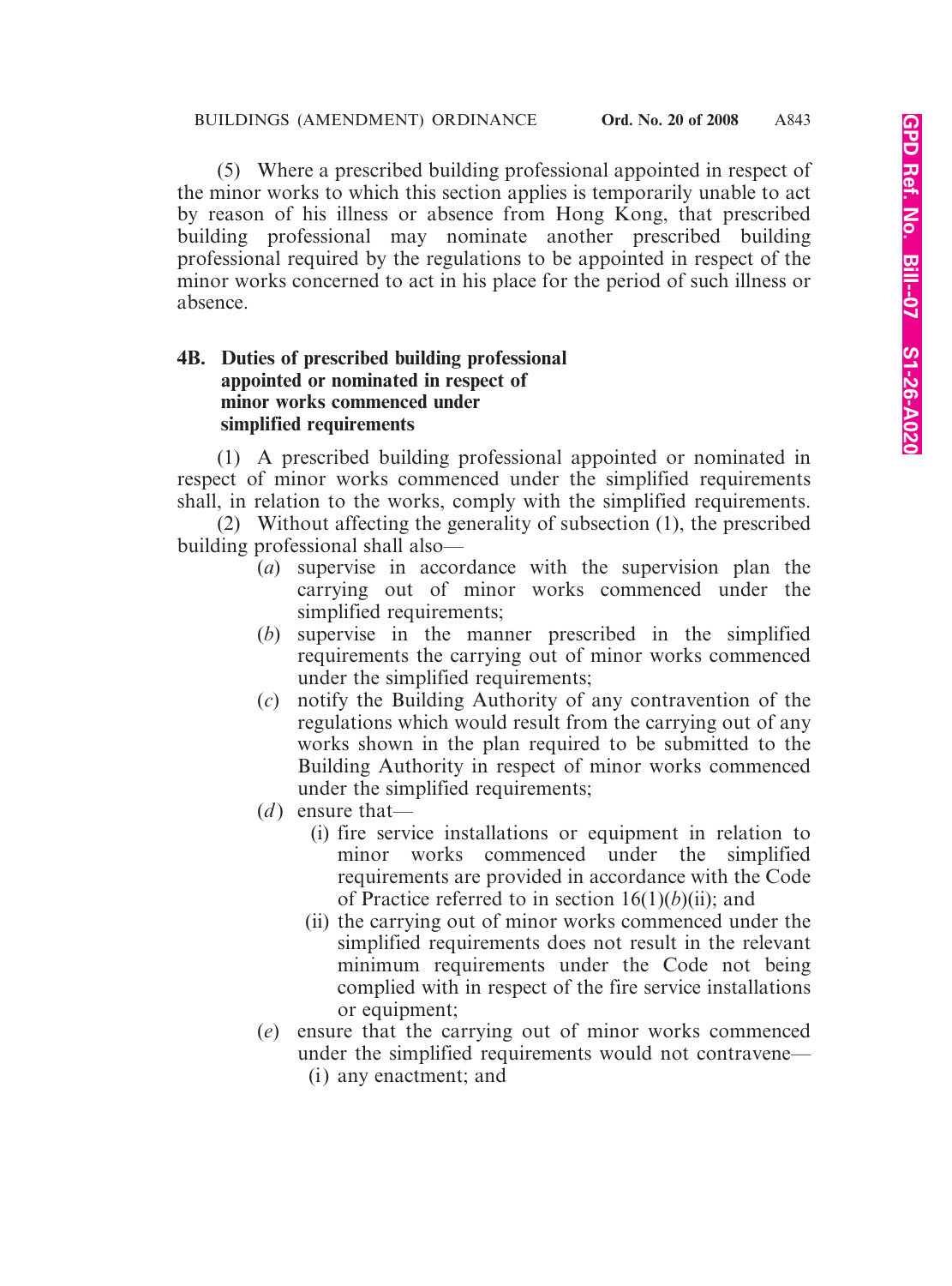- (ii) any approved or draft plan prepared under the Town Planning Ordinance (Cap. 131);
- $(f)$  if minor works commenced under the simplified requirements are carried out within a comprehensive development area of an approved or draft plan prepared under the Town Planning Ordinance (Cap. 131), ensure that the carrying out of the works would not contravene the master lay-out plan approved by the Town Planning Board under section 4A(2) of that Ordinance; and
- (*g*) comply generally with this Ordinance.".

## **8. Appointment and powers of disciplinary board**

Section 5(1) and (3A) is amended by repealing "for Development".

## **9. Disciplinary proceedings for authorized person, registered structural engineer or registered geotechnical engineer**

- (1) Section  $7(1)$  is amended—
	- (*a*) in paragraph (*b*), by repealing "or";
	- (*b*) by adding—
		- "(*ba*) render the person unfit for certifying any minor works commenced or to be commenced under the simplified requirements;
			- (*bb*) make further certification of minor works commenced or to be commenced under the simplified requirements by him prejudicial to the due administration of this Ordinance; or".
- (2) Section 7(1A) is amended—
	- (*a*) in paragraph (*e*), by repealing the full stop and substituting a semicolon;
	- (*b*) by adding—
		- " $(f)$  has certified minor works commenced under the simplified requirements that have been carried out in contravention of this Ordinance;
			- (*g*) has supervised minor works commenced under the simplified requirements that have been carried out in such a manner that they have caused injury to a person (whether or not while under such supervision);
		- (*h*) has certified building works (other than minor works) as if it were minor works commenced under the simplified requirements;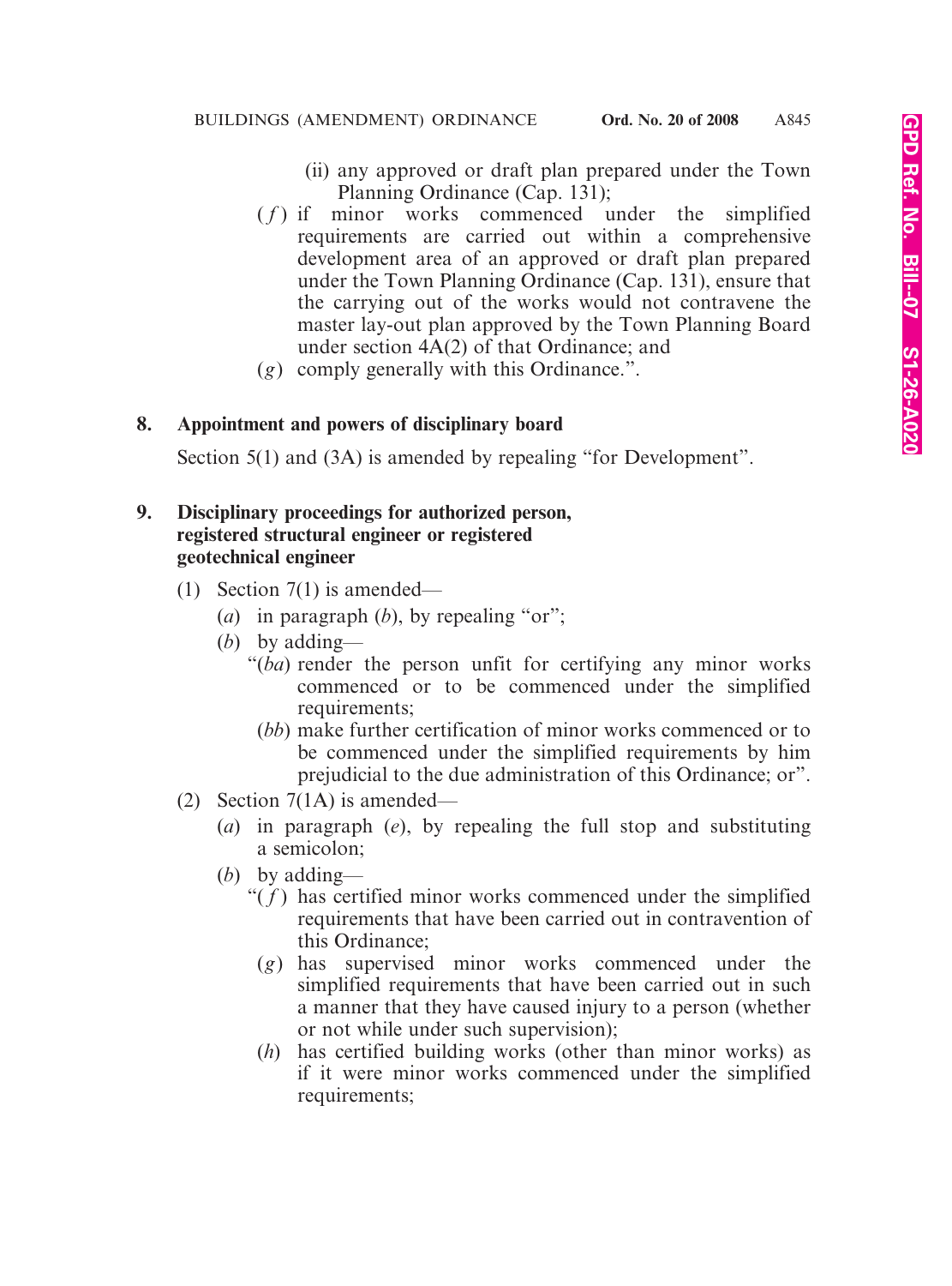- (*i*) has supervised building works (other than minor works) as if it were minor works commenced under the simplified requirements; or
- (*i*) has not carried out his duties under section  $4B(2)(d)$ , (*e*) or  $(f)$  in respect of minor works commenced under the simplified requirements.".
- (3) Section 7(2) is amended—
	- (*a*) by repealing everything before "the disciplinary board may" and substituting—

"(2) Where, after due inquiry, the disciplinary board is satisfied that the authorized person, the registered structural engineer or the registered geotechnical engineer has been convicted as described in subsection (1A)(*a*) or done an act described in subsection  $(1A)(b)$ ,  $(c)$ ,  $(d)$ ,  $(e)$ ,  $(f)$ ,  $(g)$ ,  $(h)$  or  $(i)$  or has not carried out the duties mentioned in subsection (1A)( *j*) in respect of minor works commenced or to be commenced under the simplified requirements,";

- (*b*) in paragraph (*b*), by repealing "or";
- (*c*) by repealing paragraph (*ba*) and substituting—
	- "(*ba*) order that the authorized person, registered structural engineer or registered geotechnical engineer be fined—
		- (i) in the case of building works (other than minor works), a sum not exceeding \$250,000; or
		- (ii) in the case of minor works, a sum not exceeding \$150,000; or
	- (*bb*) order that the authorized person, registered structural engineer or registered geotechnical engineer be prohibited from certifying any minor works commenced or to be commenced under the simplified requirements, either permanently or for such period as the disciplinary board thinks fit.".
- (4) Section 7 is amended by adding—

"(3A) The amount referred to in subsection (2)(*ba*) and any costs of inquiry ordered to be paid under subsection (3) are recoverable as a debt due to the Government.".

# **10. Registers of contractors, etc.**

- (1) Section 8A(1) is amended—
	- (*a*) in paragraph (*a*), by repealing "and";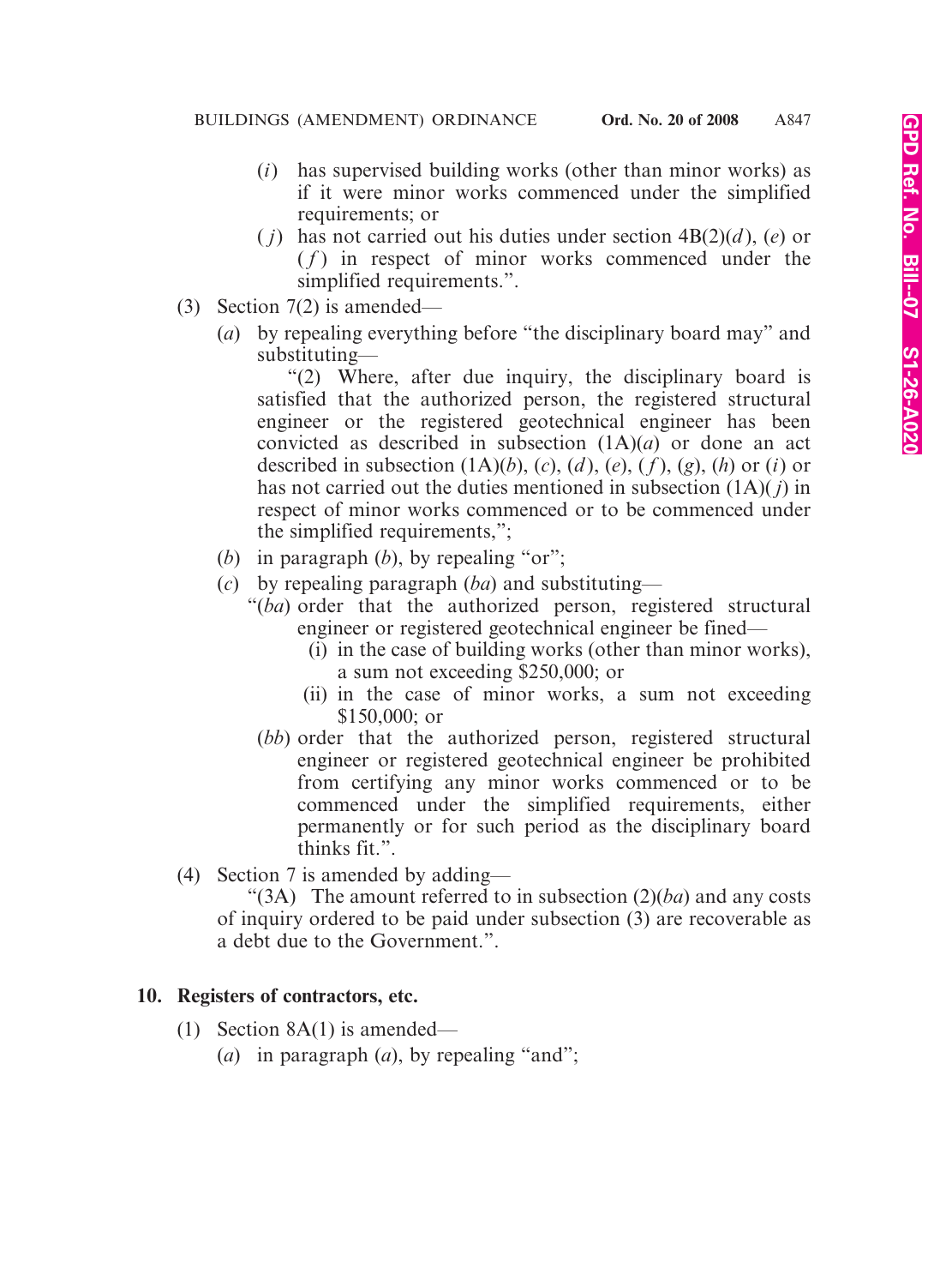- (*b*) in paragraph (*b*), by repealing the full stop and substituting "; and";
- (*c*) by adding—
	- "(*c*) a register or provisional register of minor works contractors who are qualified to carry out minor works belonging to the class, type and item specified in the register in which they are registered.".
- (2) Section 8A(4) is amended—
	- (*a*) in paragraph (*b*), by repealing the full stop and substituting "; and";
	- (*b*) by adding—
		- "(*c*) the register or provisional register of minor works contractors the name of a registered minor works contractor who ceases, for any reason, to carry out minor works belonging to the class, type and item specified in the register in which he is registered.".

(3) Section 8A(5) is amended by repealing "or a registered specialist contractor" and substituting ", a registered specialist contractor or a registered minor works contractor".

(4) Section 8A is amended by adding—

"(6) The Building Authority shall make available the information specified in subsection (7) for public inspection at any reasonable time to facilitate any member of the public to ascertain—

- (*a*) whether he is, in relation to any matter connected with any activity under this Ordinance, dealing with a contractor registered under this Ordinance; and
- (*b*) the particulars of a contractor so registered.

(7) The information specified for the purposes of subsection (6) is—

- (*a*) the name, registration number and the expiry date of the registration of any registered general building contractor, registered specialist contractor or registered minor works contractor; and
- (*b*) the name of the person appointed by a registered contractor referred to in paragraph (*a*) to act on the registered contractor's behalf for the purposes of this Ordinance.".

## **11. Renewal of registration as a contractor**

(1) Section 8C(6) is repealed and the following substituted—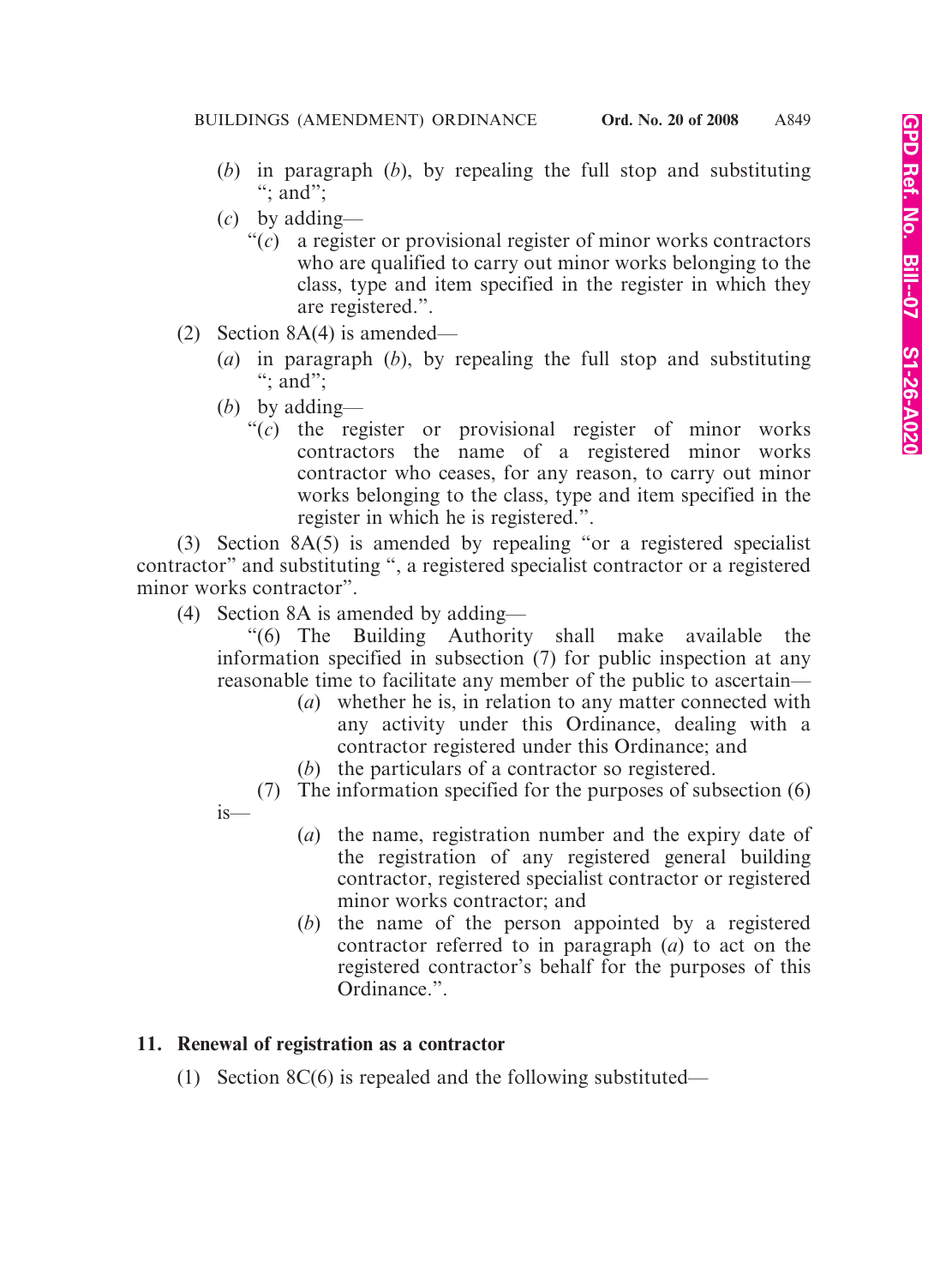"(6) Subject to subsection (6A), the Building Authority shall remove the name of a person from a register if the Building Authority—

- (*a*) does not receive an application made by the person for renewal of registration made in accordance with subsection (2); or
- (*b*) has refused an application made by the person under subsection (5) and sent a notice by registered post to his last known address notifying him of the refusal.".
- (2) Section 8C is amended by adding—

"(6A) The removal of a name under subsection (6)(*a*) becomes effective immediately after the date of expiry of the existing registration.

(6B) A notice under subsection (6)(*b*) shall specify the effective date of removal, which shall not be earlier than the date of expiry of the existing registration.".

# **12. Appointment and duties of registered contractors**

(1) Section 9(1) is amended by repealing "specialized works." and substituting—  $66$ 

- (*a*) specialized works; and
- (*b*) minor works.".

(2) Section 9(2) is amended by adding "(other than the specialized works designated as minor works)" after "specialized works".

## **13. Section added**

The following is added immediately before section 9A—

#### "**9AA. Appointment and duties of prescribed registered contractors: minor works**

(1) This section applies both to minor works that are commenced or carried out with the approval and consent of the Building Authority under section 14(1) and to minor works that are commenced or carried out without that approval and consent.

(2) If minor works to which this section applies have been commenced or carried out and the person who arranged for the works to be commenced or carried out has knowingly failed to appoint a prescribed registered contractor required by the regulations to be appointed in respect of the minor works concerned, that person commits an offence.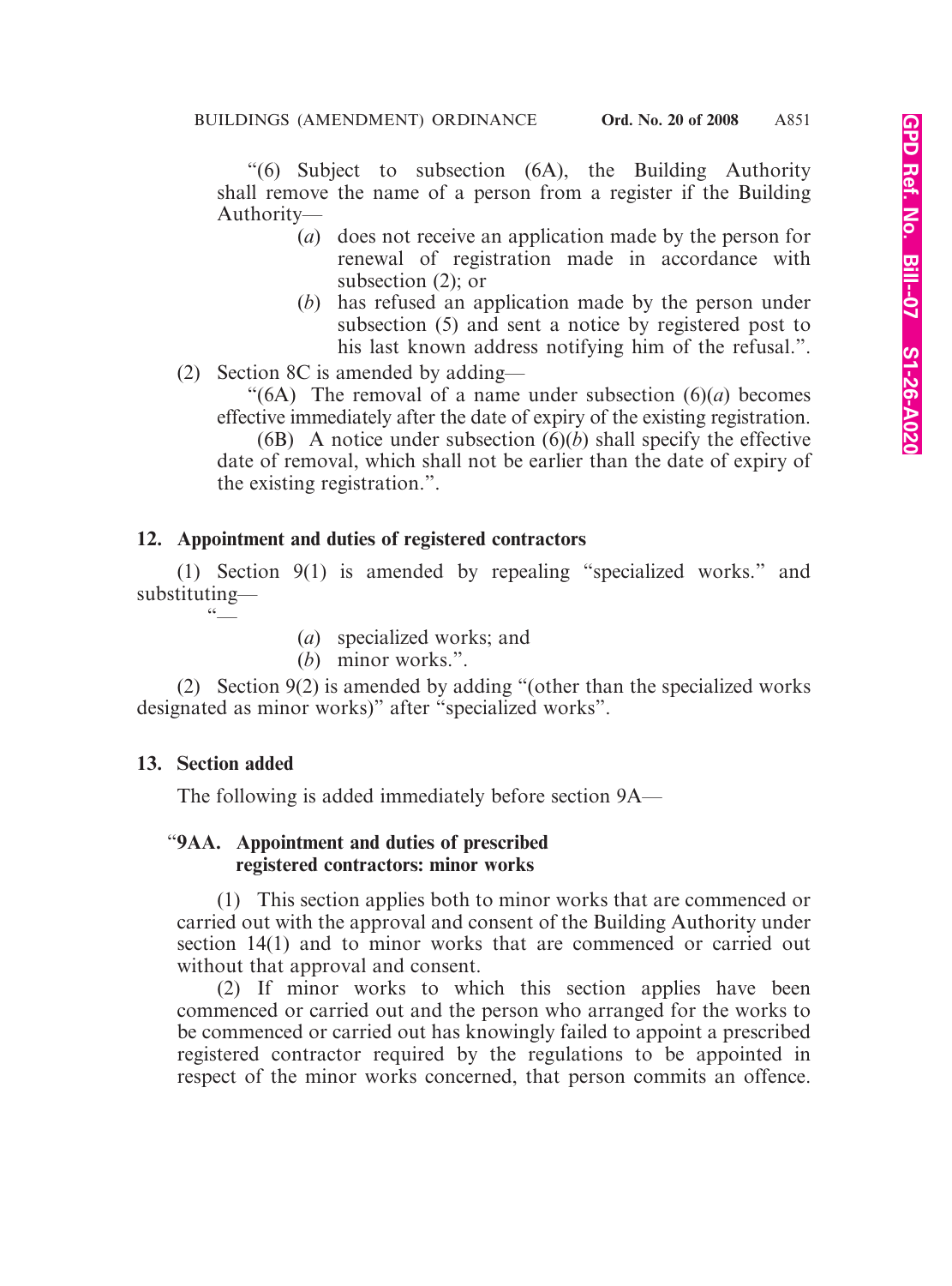(3) For the purposes of subsection (2), a person who has appointed another person to arrange for the commencement or carrying out of minor works is not to be regarded as a person who arranged for the commencement or carrying out of minor works.

(4) A prescribed registered contractor appointed to carry out minor works commenced otherwise than under the simplified requirements shall—

- (*a*) provide continuous supervision in relation to the carrying out of the minor works in accordance with his supervision plan;
- (*b*) notify the Building Authority of any contravention of the regulations which would result from the carrying out of any works shown in the plan approved by the Building Authority for the minor works; and
- (*c*) comply generally with this Ordinance.

(5) A prescribed registered contractor appointed to carry out minor works commenced under the simplified requirements shall, in relation to the works, comply with the simplified requirements.

(6) Without affecting the generality of subsection (5), the prescribed registered contractor appointed to carry out minor works commenced under the simplified requirements shall also—

- (*a*) provide continuous supervision in relation to the carrying out of the minor works commenced under the simplified requirements;
- (*b*) notify the Building Authority of any contravention of the regulations which would result from the carrying out of any works shown in the plan required to be submitted to the Building Authority in respect of the minor works commenced under the simplified requirements; and
- (*c*) comply generally with this Ordinance.".

# **14. Appointment and powers of disciplinary board**

(1) Section 11(1) is amended by repealing "for Development".

(2) Section 11 is amended by adding immediately before subsection  $(3A)$ —

> "(3AA) Every board appointed to hear and determine any proceedings against a registered minor works contractor shall consist of—

> > (*a*) 2 persons who are members of the Registered Contractors' Disciplinary Board Panel appointed under section 11A;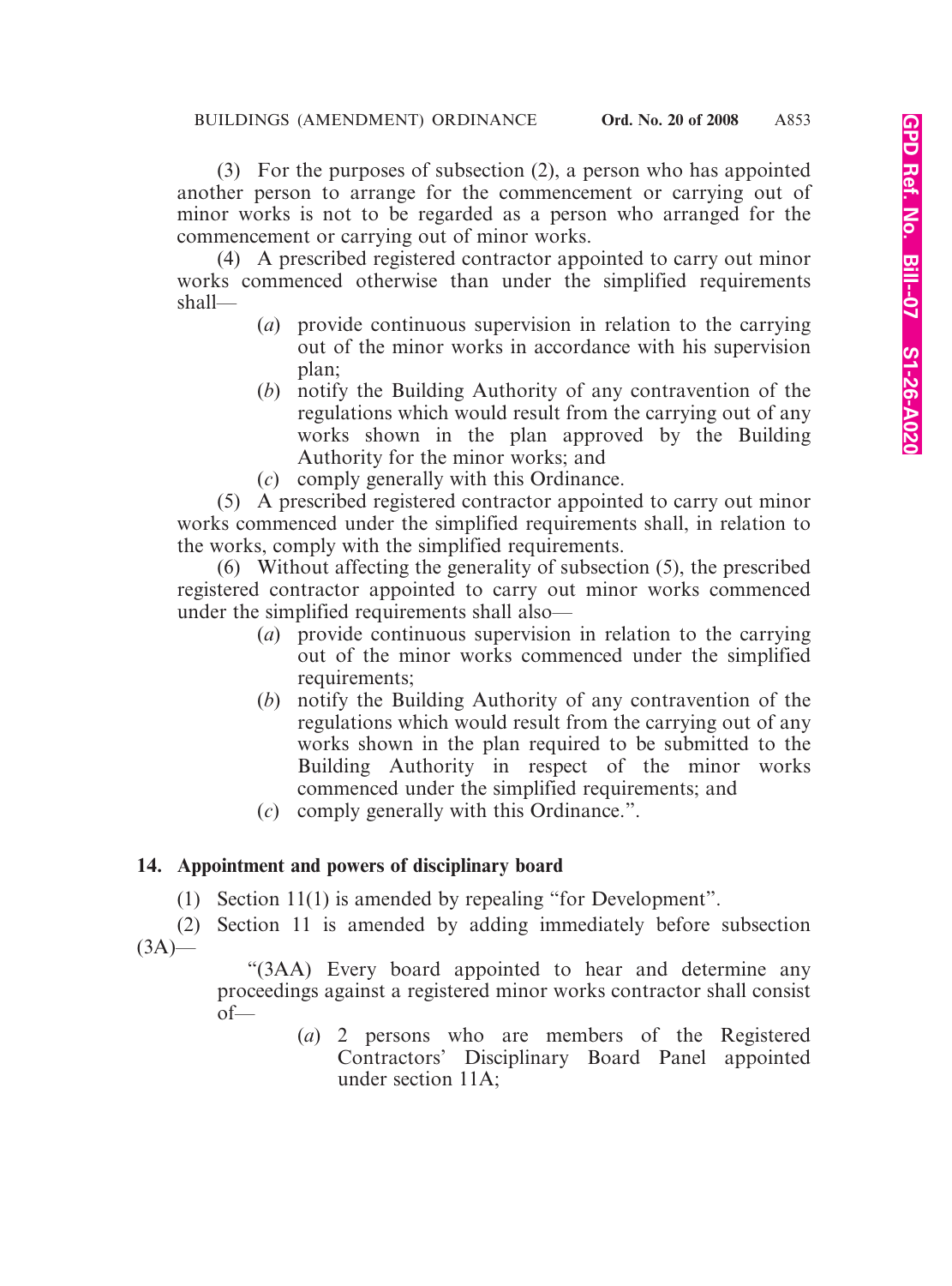- (*b*) 2 persons who are members of the Authorized Persons', Registered Structural Engineers' and Registered Geotechnical Engineers' Disciplinary Board Panel appointed under section 5A; and
- (*c*) 1 person selected from among the persons nominated in accordance with subsection (4A).".

(3) Section 11(3B) is amended by repealing "or a registered specialist contractor" and substituting ", a registered specialist contractor or a registered minor works contractor".

- (4) Section 11(4A) is amended—
	- (*a*) by repealing "and  $(3)(c)$ " and substituting ",  $(3)(c)$  and  $(3AA)(c)$ ";
	- (*b*) by repealing "for Development".

# **15. Disciplinary proceedings for contractors**

- (1) Section 13(1) is amended—
	- (*a*) by repealing "or a registered specialist contractor" and substituting ", a registered specialist contractor or a registered minor works contractor";
	- (*b*) in paragraph (*b*), by repealing "or";
	- (*c*) in paragraph (*c*), by repealing the full stop and substituting a semicolon;
	- (*d*) by adding—
		- " $(d)$  render the contractor unfit for certifying or carrying out minor works commenced under the simplified requirements;
			- (*e*) make further certification of or carrying out minor works commenced under the simplified requirements by the contractor prejudicial to the due administration of this Ordinance; or
		- $(f)$  render the contractor deserving of suspension from certifying or carrying out minor works commenced under the simplified requirements.".
- (2) Section 13(2) is amended—
	- (*a*) in paragraph (*e*), by repealing the full stop and substituting a semicolon;
	- (*b*) by adding—
		- " $(f)$  has certified minor works commenced under the simplified requirements that have been carried out in contravention of this Ordinance;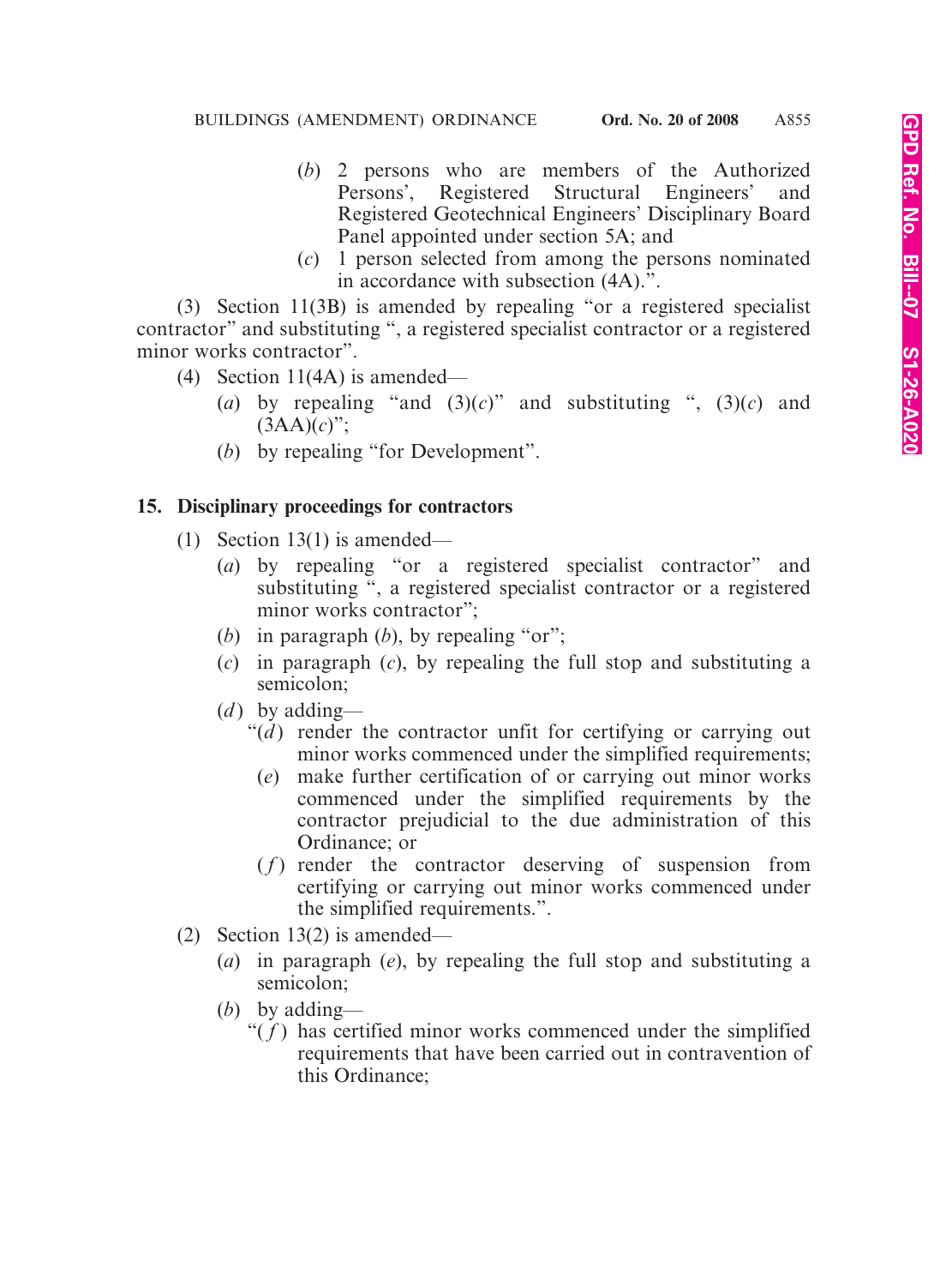- (*g*) has supervised minor works commenced under the simplified requirements that have been carried out in such a manner that they have caused injury to a person (whether or not while under such supervision);
- (*h*) has carried out minor works commenced under the simplified requirements in such a manner that they have caused injury to a person;
- (*i*) has carried out building works (other than minor works) under the simplified requirements as if it were minor works commenced under the simplified requirements; or
- ( *j*) has certified building works (other than minor works) as if it were minor works commenced under the simplified requirements.".
- (3) Section 13(4) is repealed and the following substituted—

"(4) Where, after due inquiry, the disciplinary board is satisfied that the registered contractor or the director or officer or the person appointed by the registered contractor to act on his behalf for the purposes of this Ordinance has been convicted as described in subsection  $(2)(a)$  or done an act described in subsection  $(2)(b)$ ,  $(c)$ ,  $(d)$ ,  $(e)$ ,  $(f)$ ,  $(g)$ ,  $(h)$ ,  $(i)$  or  $(j)$ , the disciplinary board may—

- (*a*) order that the name of the registered contractor or the name of the director, officer or person be removed from the relevant register, either permanently or for such period as the disciplinary board thinks fit;
- (*b*) order that the registered contractor or the director, officer or person be fined—
	- (i) in the case of building works (other than minor works), a sum not exceeding \$250,000; or
	- (ii) in the case of minor works, a sum not exceeding \$150,000;
- (*c*) order that the registered contractor or the director, officer or person be reprimanded; or
- (*d* ) in the case of a registered contractor who is a registered general building contractor or a registered specialist contractor, order that he be prohibited from certifying or carrying out any minor works commenced under the simplified requirements, either permanently or for such period as the disciplinary board thinks fit.".
- (4) Section 13 is amended by adding—

" $(6A)$  The amount referred to in subsection  $(4)(b)$  and any costs of inquiry ordered to be paid under subsection (6) are recoverable as a debt due to the Government.".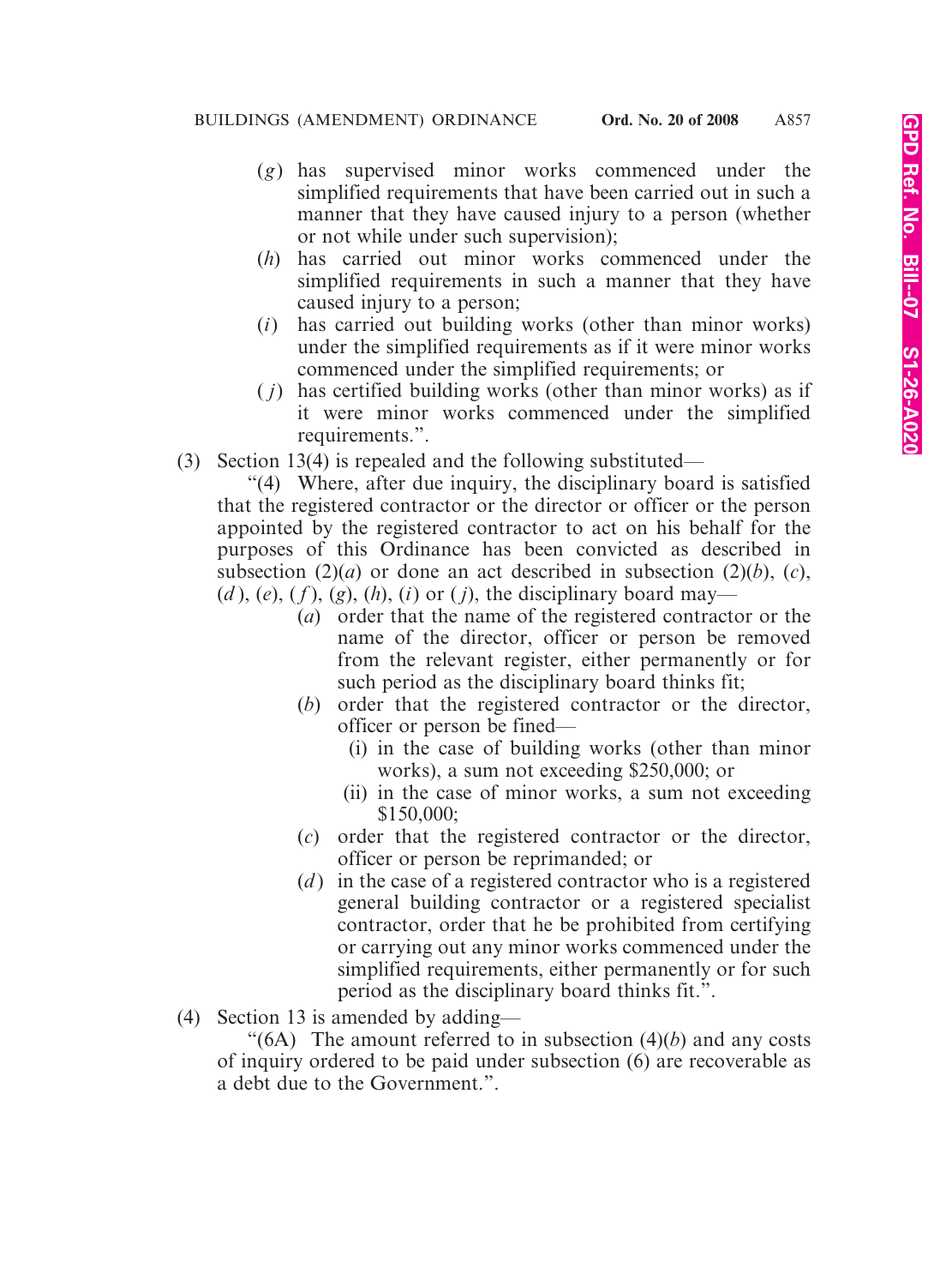## **16. Section added**

The following is added—

## "**14AA. Approval and consent not required for minor works**

Section 14(1) does not apply in respect of minor works commenced under the simplified requirements.".

#### **17. Provision for urgent work**

Section  $19(4)(c)$  is amended by adding "the registered minor works" contractor," after "specialist contractor,".

## **18. Powers of Building Authority**

Section  $22(2)(a)$  is repealed and the following substituted—

"(*a*) access to every part of any building works or street works shall be provided by the registered general building contractor, registered specialist contractor or registered minor works contractor; and".

## **19. Building works, etc. to cease on order of Building Authority**

(1) Section 23(1) is amended by repealing "or registered specialist contractor" and substituting ", registered specialist contractor, registered minor works contractor".

(2) Section 23(2) and (3) is amended by adding ", registered minor works contractor" after "registered specialist contractor".

## **20. Order for demolition, removal, or alteration of building, building works or street works**

(1) Section 24 is amended, in the heading, by adding "**(other than minor works commenced under simplified requirements)**" after "**building works**".

(2) Section 24 is amended by adding—

"(1A) Subsection (1) does not apply in respect of minor works commenced under the simplified requirements.".

## **21. Section added**

The following is added immediately after section 24A—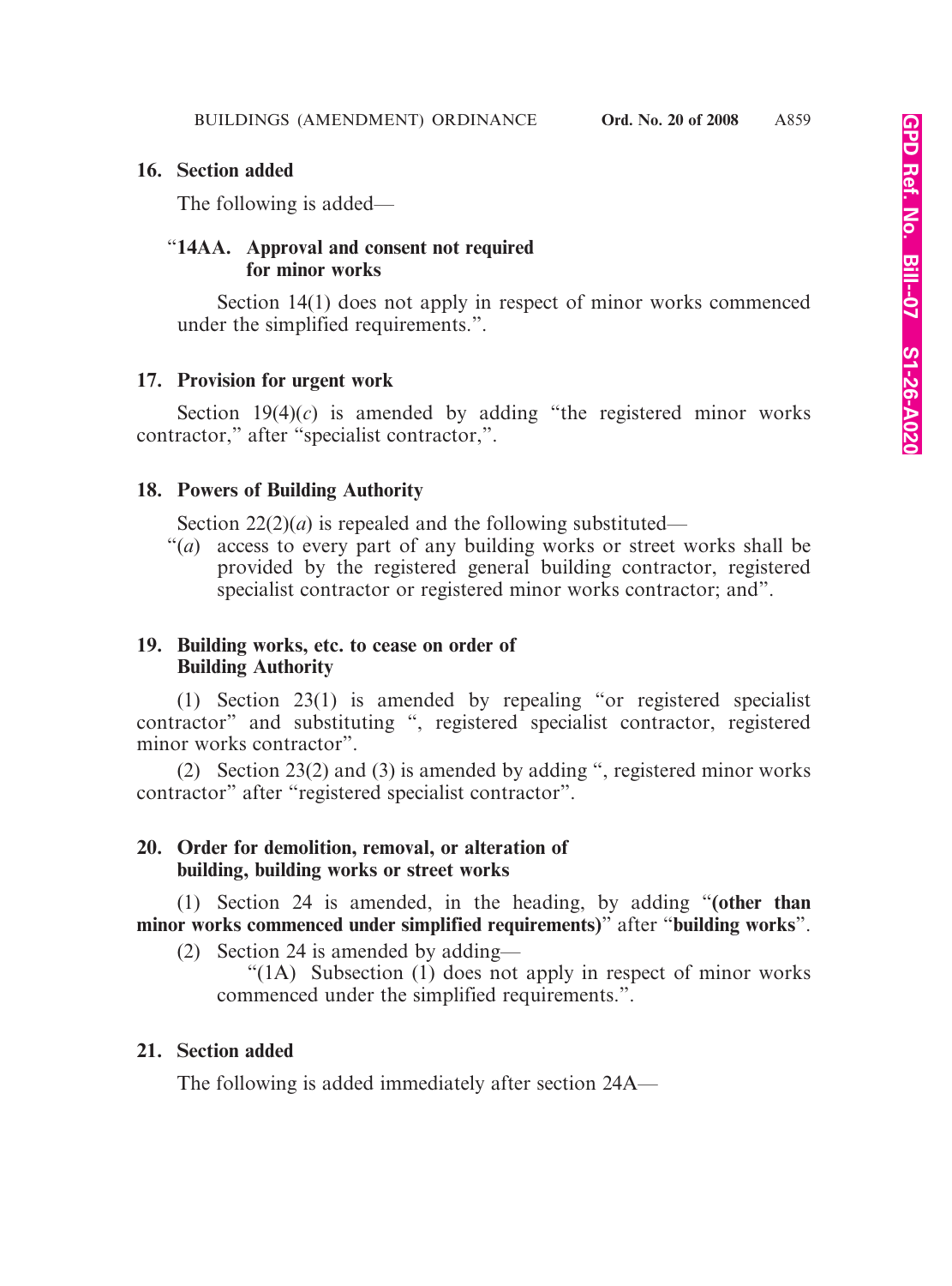## "**24AA. Order for demolition, removal, or alteration of minor works commenced under simplified requirements**

(1) The Building Authority may, by order in writing served according to subsection (4), require a person to take the action described in subsection (2) in respect of any minor works commenced under the simplified requirements, if the minor works have been or are being carried out in contravention of—

- (*a*) any provisions of this Ordinance;
- (*b*) any approved or draft plan prepared under the Town Planning Ordinance (Cap. 131); or
- (*c*) any relevant master lay-out plan approved by the Town Planning Board under section 4A(2) of the Town Planning Ordinance (Cap. 131).

(2) The action that the Building Authority may require a person to take under subsection (1) is—

- (*a*) the demolition of the minor works; or
- (*b*) such alteration of the minor works as may be necessary to cause the same to comply with the provisions of this Ordinance, the approved or draft plan or the master lay-out plan (as the case may be), or otherwise to put an end to the contravention referred to in subsection  $(1)(a)$ ,  $(b)$  or  $(c)$ .

(3) The Building Authority shall specify in the order the time within which the action required by the order must be commenced and completed.

- (4) An order made under subsection (1) shall be served on—
	- (*a*) where the subject matter of the minor works is not a signboard—
		- (i) the person for whom the minor works have been or are being carried out; or
		- (ii) if that person is not the owner of the land or premises on which the minor works have been or are being carried out and cannot be found, subject to subsection (5), the owner of such land or premises; or
	- (*b*) where the subject matter of the minor works is a signboard—
		- (i) the person for whom the signboard has been or is being erected;
		- (ii) if that person cannot be found, the person who would receive any rent or other money consideration if the signboard were hired out or the person who is receiving such rent or money consideration; or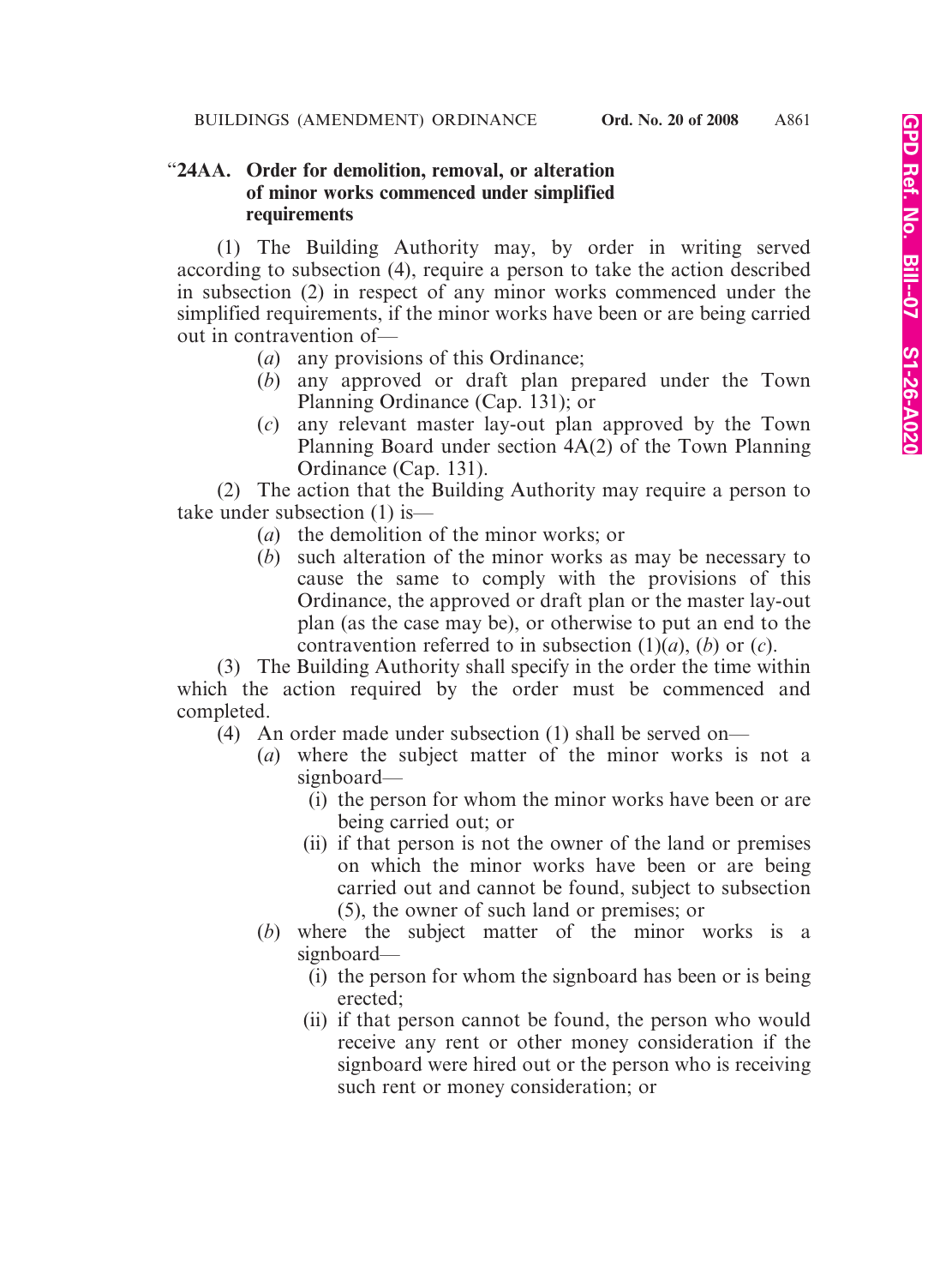(iii) if the persons referred to in subparagraphs (i) and (ii) are not the owner of the land or premises on which the signboard has been or is being erected and cannot be found, the owner of such land or premises.

(5) Where the place on which the minor works referred to in subsection  $(4)(a)(ii)$  are carried out is—

- (*a*) connected to land or premises (in this section referred to as "other land or premises") other than the land or premises on which the minor works have been or are being carried out; and
- (*b*) occupied or used by the owner or occupier of that other land or premises,

subsection  $(4)(a)(ii)$  does not apply, and in such a case, the Building Authority shall serve the order made under subsection (1) on the owner of that other land or premises.

(6) The Building Authority may cause an order served under subsection (4)( $a$ )(ii) or (b)(iii) or (5) to be registered in the Land Registry against—

- (*a*) if the order has been served on the owner of any land or premises in accordance with subsection (4)(*a*) or (*b*), the land or premises; or
- (*b*) if the order has been served on the owner of other land or premises in accordance with subsection (5), that other land or premises.

(7) If an order made under subsection (1) is not complied with, the Building Authority may demolish or alter or cause to be demolished or altered the minor works.

(8) Subject to subsection (9), the cost of any demolition or alteration under subsection (7) in relation to the minor works to which the order relates shall be recoverable as a debt due to the government from—

- (*a*) if the order had been served on a person in accordance with subsection  $(4)(a)(i)$  or  $(b)(i)$  or (ii), that person;
- (*b*) if the order had been served on the owner of any land or premises in accordance with subsection (4)(*a*) or (*b*), that owner; or
- (*c*) if the order had been served on the owner of other land or premises in accordance with subsection (5), that owner.

(9) Where the order has been registered with the Land Registry in accordance with subsection (6), the cost of any demolition or alteration under subsection (7) in relation to the minor works to which the order relates is recoverable from—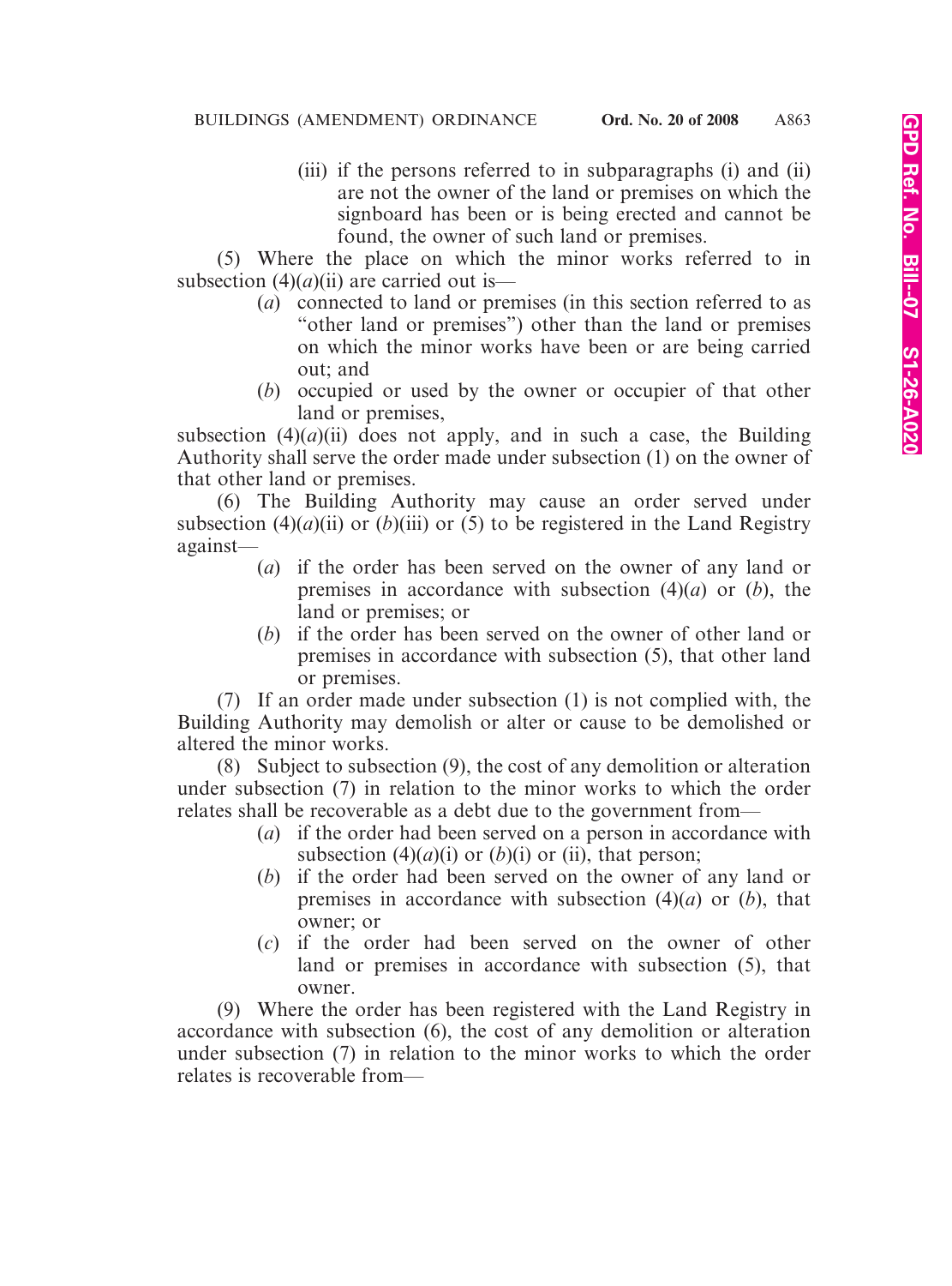- (*a*) if the order had been served on the owner of any land or premises in accordance with subsection (4)(*a*) or (*b*), the person who, as at the date of completion of the demolition or alteration, is the owner of that land or premises;
- (*b*) if the order had been served on the owner of other land or premises in accordance with subsection (5), the person who, as at the date of completion of the demolition or alteration, is the owner of that other land or premises.

(10) A certificate purporting to be under the hand of the Building Authority and stating the date of completion of the demolition or alteration under subsection (7) is prima facie evidence of that fact.".

#### **22. Projections on or over streets**

Section 31(1) is amended—

- (*a*) in paragraph (*a*), by repealing "; or" and substituting a semicolon;
- (*b*) by adding—
	- "(*aa*) the building or other structure is a signboard and its location and dimensions do not constitute—
		- (i) a danger to the structure of any building;
		- (ii) a hazard to traffic;
		- (iii) a fire hazard;
		- (iv) an obstruction of any traffic signs, traffic light signals, road markings, or any other equipment or facilities for the monitoring or control of traffic condition;
		- (v) an obstruction or reduction of the width or height of any means of escape or means of access for fire fighting and rescue;
		- (vi) an obstruction of the lighting or ventilation of any building in such a manner as to reduce the quality of light and air available to the building below that required under the regulations; or
		- (vii) a danger to the public; or".

#### **23. Sections repealed**

Sections 36, 36A and 36B are repealed.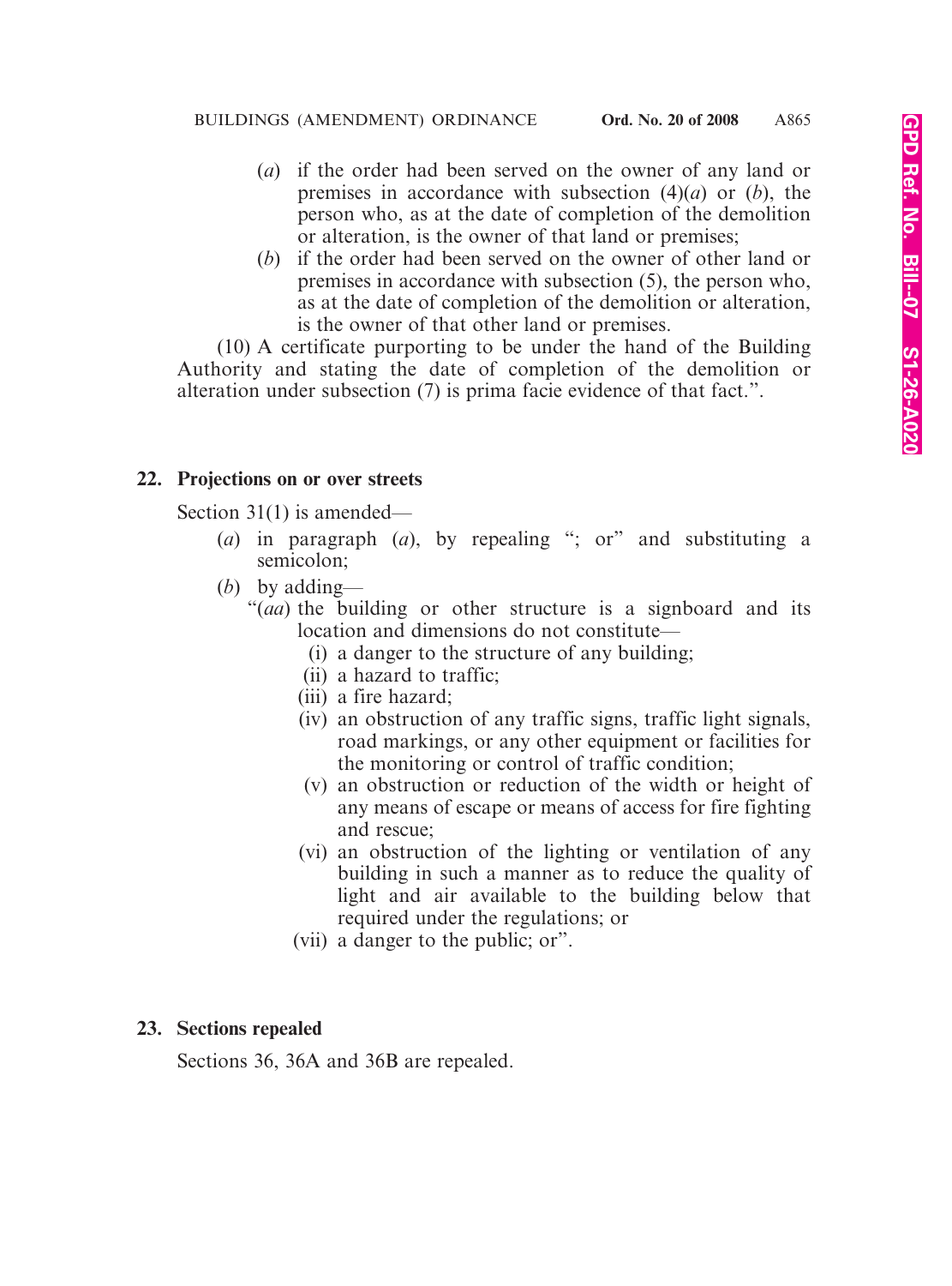#### **24. Sections added**

The following are added—

#### "**36C. Powers to make records of specified documents and copy records**

The Building Authority or a person authorized by the Building Authority may—

- (*a*) make a record in the form of—
	- (i) a paper document;
	- (ii) a microfilm; or
	- (iii) an electronic record,
	- of any specified document;
- (*b*) convert a record in the form of a paper document or a microfilm made under paragraph (*a*) into an electronic record; or
- (*c*) make a copy of a record made under paragraph (*a*) or (*b*).

# **36D. Disposal of documents**

Where it is not necessary or desirable to maintain a specified document in the form in which it was submitted to or approved by the Building Authority, the document may be destroyed or disposed of after a specified document record of it is made.

## **36E. Specified document records to be treated as specified documents**

A specified document record is to be treated for all purposes as the specified document from which the specified document record is made.

# **36F. Making available specified document records to public through electronic networks**

The Building Authority or a person authorized by the Building Authority may make a specified document record available for inspection by any person through the Internet, an intranet or a similar electronic network.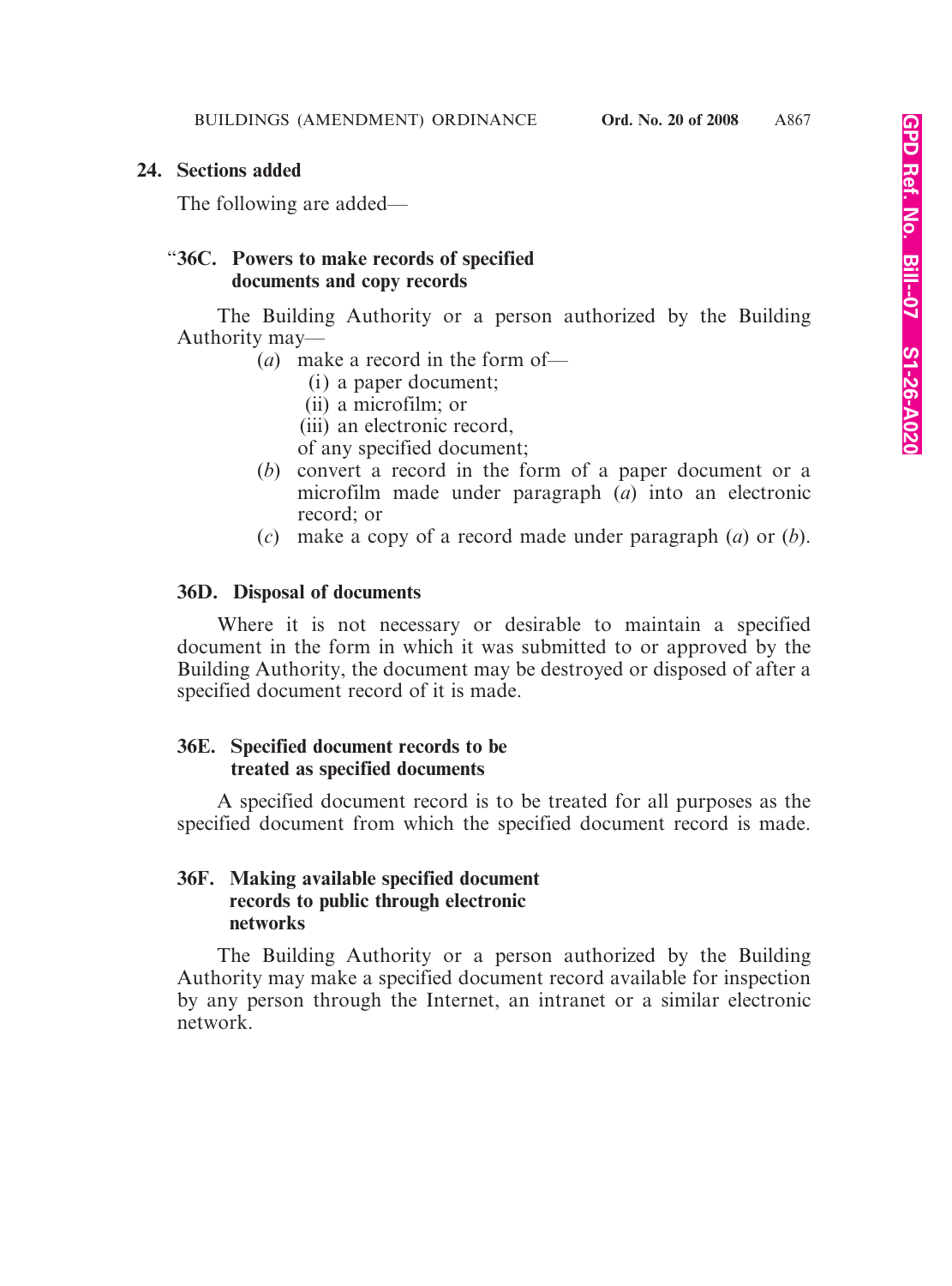## **36G. Issue, certification and inspection of copies, etc. of specified documents or specified document records**

(1) The Building Authority or a person authorized by the Building Authority, may, on the payment of the prescribed fee, issue to a person a copy, a print or an extract of or from a specified document or a specified document record, to facilitate the ascertaining by that person of any matter mentioned in subsection (4).

(2) The Building Authority or a person authorized by the Building Authority, may, on the payment of the prescribed fee, issue to a person a copy, a print or an extract of or from a specified document or a specified document record, that is certified under section 36H, to facilitate the ascertaining by that person of any matter mentioned in subsection (4).

(3) The Building Authority or a person authorized by the Building Authority, may, on the payment of the prescribed fee, make available for inspection—

- (*a*) at any reasonable time, a specified document or a specified document record, at a place specified by the Building Authority or by a person authorized by the Building Authority; or
- (*b*) a specified document record by the means mentioned in section 36F,

to facilitate the ascertaining by any person of any matter mentioned in subsection (4).

- (4) The matters referred to in subsections (1), (2) and (3) are—
	- (*a*) matters relating to the construction of any building or the carrying out of any building works or street works;
	- (*b*) whether a building, building works or street works have been completed or carried out in compliance with the provisions of this Ordinance or any other enactment; and
	- (*c*) any other matter that the Building Authority considers appropriate to be made available in the interest of the public.

## **36H. Power to certify copies, etc. of specified documents or specified document records**

The Building Authority or a public officer authorized by the Building Authority may certify a copy, a print or an extract of or from a specified document or a specified document record as a true copy, print or extract of or from the specified document or the specified document record.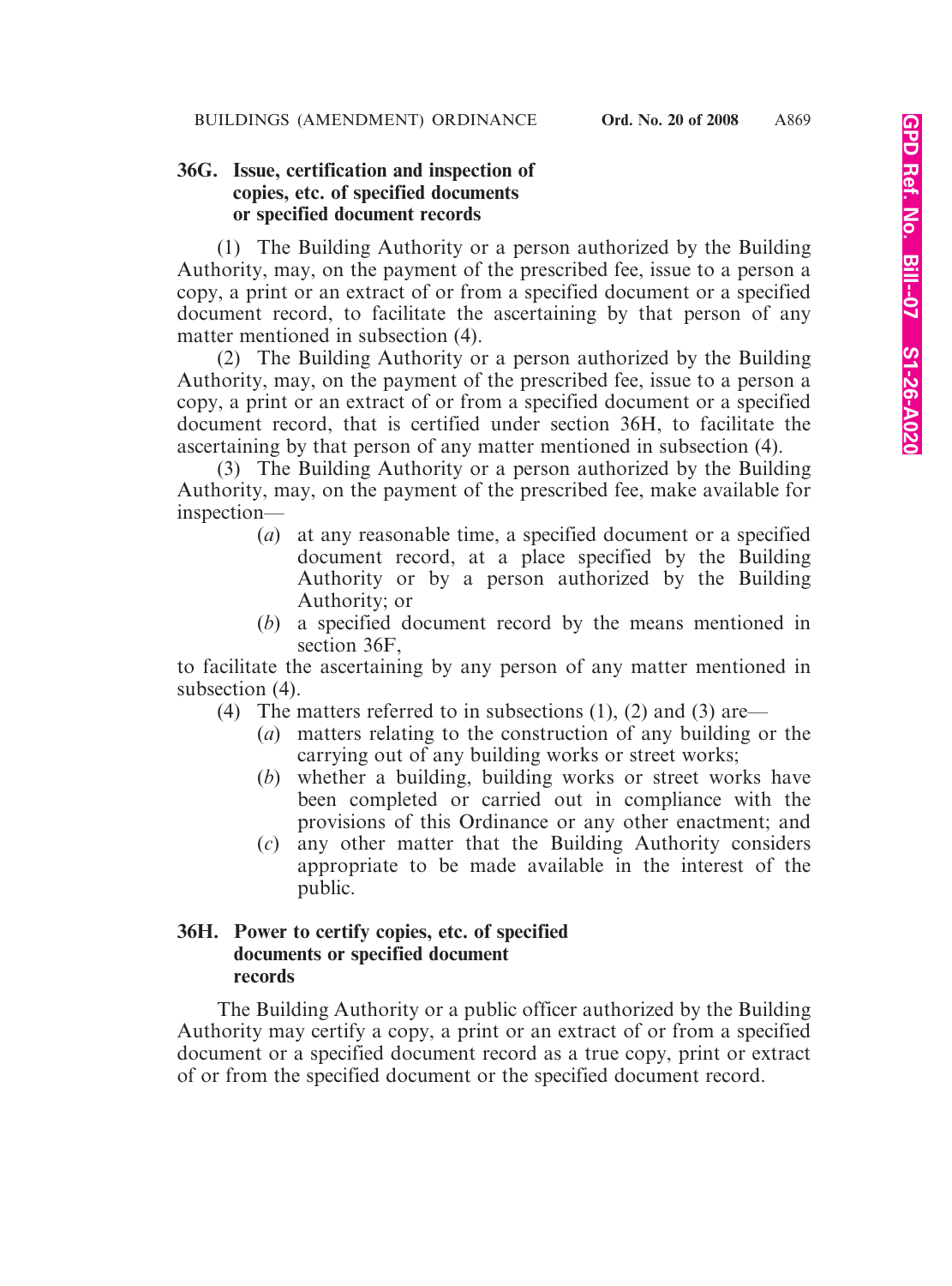## **36I. Admissibility in evidence of copies, etc.**

(1) A copy, a print or an extract of or from a specified document or a specified document record that purports to be a true copy, print or extract of or from the specified document or the specified document record, is admissible in evidence in criminal or civil proceedings before any court on its production without further proof if it is certified under section 36H.

(2) The court before which the certified copy, print or extract is produced shall, unless there is evidence to the contrary, presume that—

- (*a*) the certification or signature is made by the Building Authority or a public officer authorized by the Building Authority; and
- (*b*) it is a true copy, print or extract.
- (3) Nothing in this section—
	- (*a*) affects any claim of the Government to withhold the original of any specified document or a specified document record on the ground that its production would be contrary to the public interest; or
	- (*b*) affects the admissibility of any evidence which would be admissible apart from the provisions of this section.".

# **25. Regulations**

- (1) Section 38(1) is amended—
	- (*a*) by repealing "for Development";
	- (*b*) in paragraph (*a*), by adding— "(vii) registered minor works contractors;";
	- (*c*) by adding—
		- "(*aa*) restoration to and removal from the register of any person referred to in paragraph (*a*);";
	- (*d*) by adding—
		- "(*ka*) matters relating to minor works, including—
			- (i) the designation of any building works as minor works for the purposes of the definition of "minor works" in section  $2(1)$ ;
			- (ii) the classification of minor works into different classes, types or items;
			- (iii) the appointment of prescribed building professionals in respect of different classes, types or items of minor works; and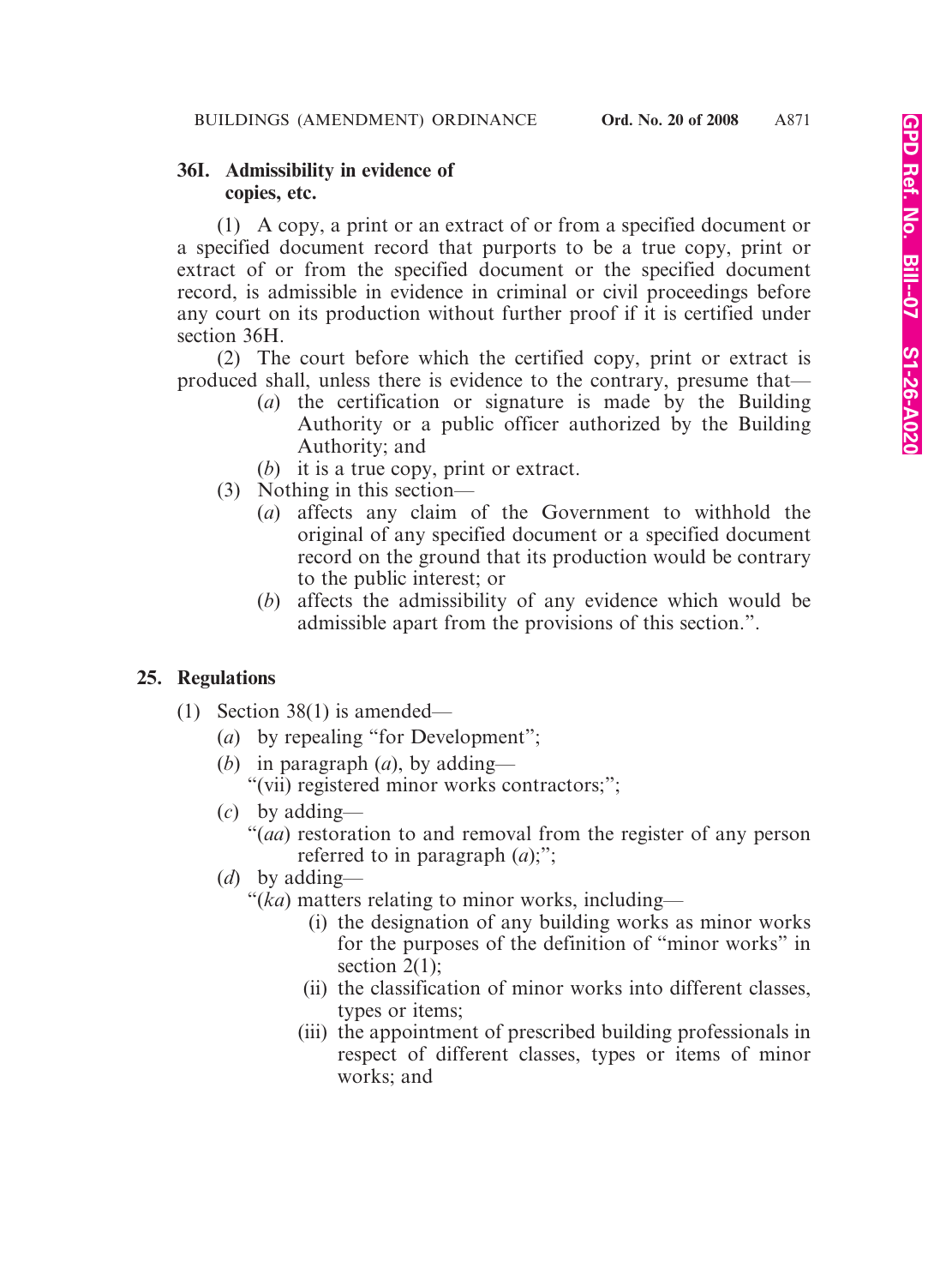- (iv) the appointment of prescribed registered contractors to carry out different classes, types or items of minor works;
- (*kb*) the prescription of any requirements as simplified requirements for the purposes of the definition of "simplified requirements" in section  $2(1)$ , including—
	- (i) the duties of any prescribed building professionals and prescribed registered contractors, appointed in respect of minor works commenced under the simplified requirements (whether to be performed before or after the commencement of the minor works);
	- (ii) the requirements for the commencement, carrying out, completion and certification of minor works under the simplified requirements; and
	- (iii) the requirements for the submission or delivery of prescribed plans, certificates, notices or other documents to the Building Authority or other persons;
- (*kc*) matters relating to the enforcement of or other matters concerning the simplified requirements;
- (*kd*) matters relating to the display or indication of information relating to—
	- (i) the registration number of any prescribed registered contractor; and
	- (ii) the class, type and item of the minor works in respect of which any prescribed registered contractor is registered,

in order to facilitate any member of the public to ascertain whether he is, in relation to any matter connected with any activity under this Ordinance, dealing with a contractor registered under this Ordinance;

- (*ke*) matters relating to section 39C, including matters relating  $to$ 
	- (i) the appointment of persons including a registered minor works contractor to inspect any building or building works for the purposes of that section;
	- (ii) the prescription of any building or building works for the purposes of the definition of "prescribed building or building works" in section  $39C(6)(b)$ ; and
	- (iii) any plans, certificates, notices or other documents that are required to be submitted or delivered to the Building Authority or other persons;
- (*kf* ) the designation of any building works as designated exempted works for the purposes of section 41(3B);".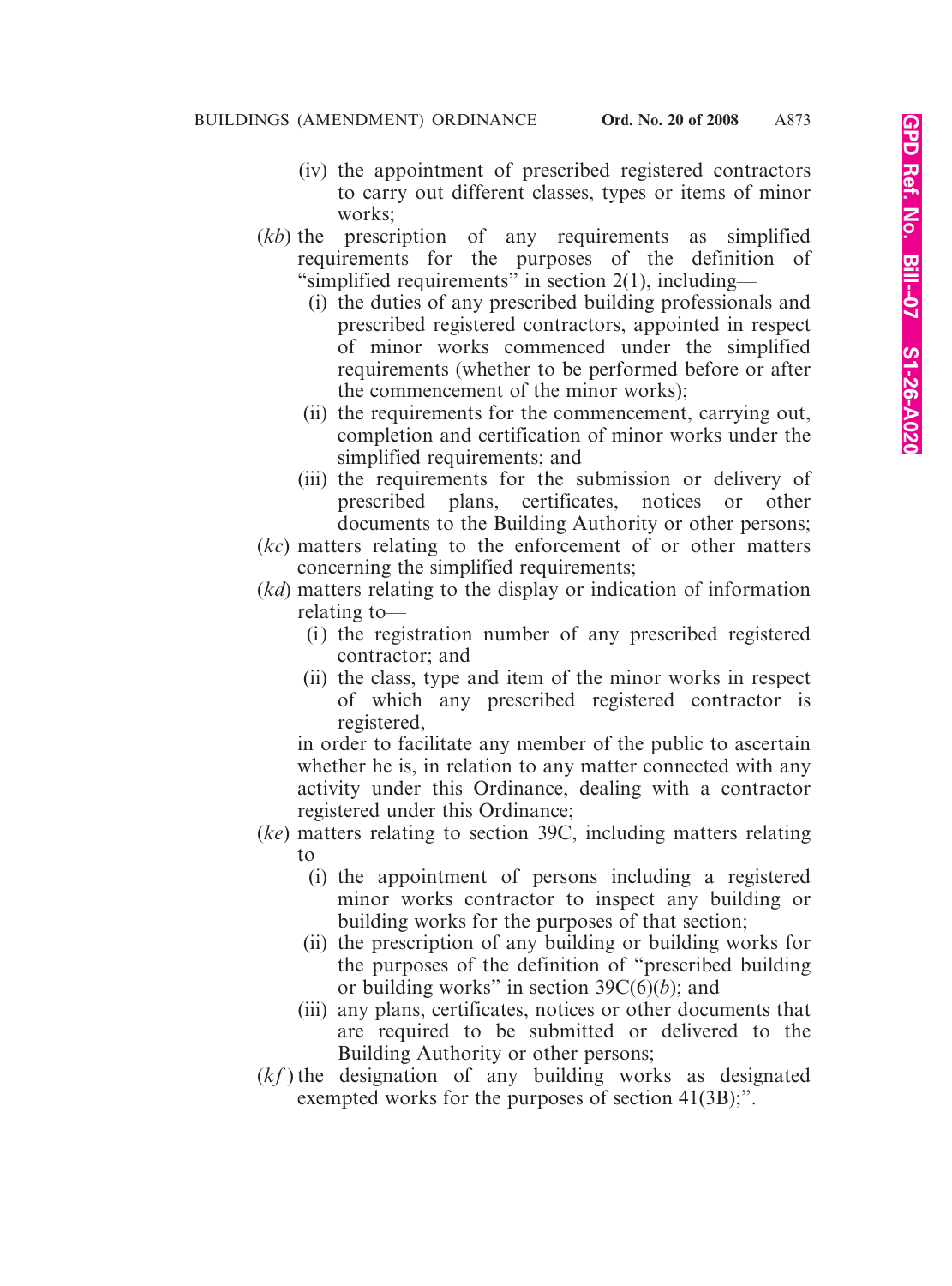(2) Section 38 is amended by adding immediately before subsection  $(1A)$ —

> "(1AA) Without limiting the generality of subsection (1), the Secretary may by regulation provide for the registration of persons as registered minor works contractors in the provisional register (whether or not as supplemental or transitional arrangements).".

(3) Section 38(5) is amended, in the proviso, by repealing "for Development".

#### **26. Technical memorandum**

Section 39A(1) is amended—

- (*a*) by repealing "for Development";
- ( $b$ ) in paragraph  $(f)$ , by repealing "or registered specialist contractor" and substituting ", registered specialist contractor or registered minor works contractor".

#### **27. Section added**

The following is added immediately after section 39B—

#### "**39C. Building Authority shall not serve order under section 24 or notice under section 24C**

(1) Notwithstanding sections 24 and 24C, if the requirements in subsections (2), (3) and (4) have been complied with in respect of a prescribed building or building works that have been completed or carried out before the date of commencement, the Building Authority shall not serve an order under section 24 or a notice under section 24C in respect of that building or building works on the ground that they have been completed or carried out in contravention of section 14(1).

(2) An authorized person, a registered structural engineer, a registered general building contractor, a registered specialist contractor or a registered minor works contractor as required by the regulations is to be appointed to inspect the prescribed building or building works.

(3) The person appointed under subsection (2) is to submit or deliver to the Building Authority or other persons prescribed plans, certificates, notices and other documents as required by the regulations.

(4) Where the person appointed under subsection (2) considers that for the safety of the prescribed building or building works, it is necessary to carry out minor works to alter, rectify or reinforce the prescribed building or building works, such works are to be carried out by a prescribed registered contractor under the simplified requirements.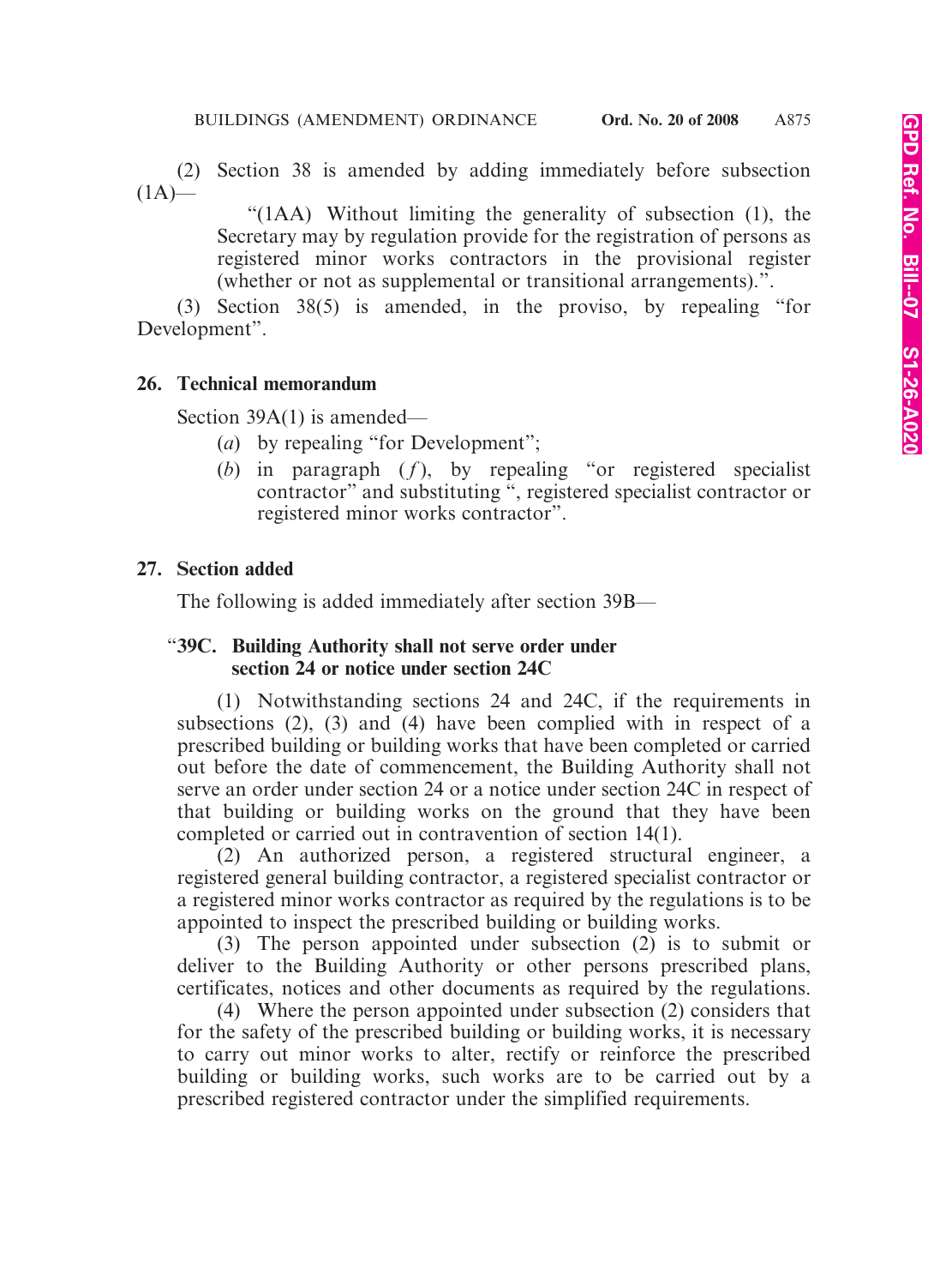(5) Nothing in this section affects the power of the Building Authority to serve an order under section 24 or a notice under section 24C on the grounds other than those referred to in subsection (1).

- (6) In this section—
	- (*a*) "date of commencement" (生效日期) means the date of commencement of section 27 of the Buildings (Amendment) Ordinance 2008 (20 of 2008);
	- (*b*) "prescribed building or building works" (訂明建築物或建築 工程) means a building or building works prescribed in the regulations as prescribed building or building works for the purposes of this definition.".

## **28. Offences**

(1) Section 40(1AA) is repealed and the following substituted—

"(1AA) Any person who knowingly contravenes section 14(1) in respect of building works (other than minor works) or street works shall be guilty of an offence and shall be liable on conviction—

- (*a*) to a fine of \$400,000 and to imprisonment for 2 years; and
- (*b*) to a fine of \$20,000 for each day during which it is proved to the satisfaction of the court that the offence has continued.

(1AB) Any person who commits an offence under section 4A(2) or 9AA(2) shall be liable on conviction to a fine at level 6.".

(2) Section  $40(1)(a)$  is amended by repealing "of \$100,000" and substituting "at level 6".

(3) Section 40(1A) is amended by repealing "of \$5,000" and substituting "at level 2".

(4) Section 40(1B)(i) is amended by repealing "of \$50,000" and substituting "at level 5".

(5) Section 40 is amended by adding—

"(1BB) Any person who, without reasonable excuse, fails to comply with an order served on him under section 24AA(1) shall be guilty of an offence and shall be liable on conviction—

- (*a*) to a fine at level 5 and to imprisonment for 3 months; and
- (*b*) to a fine of \$5,000 for each day during which it is proved to the satisfaction of the court that the offence has continued.".

(6) Section 40(1C) is amended by repealing "of \$2,000" and substituting "at level 1".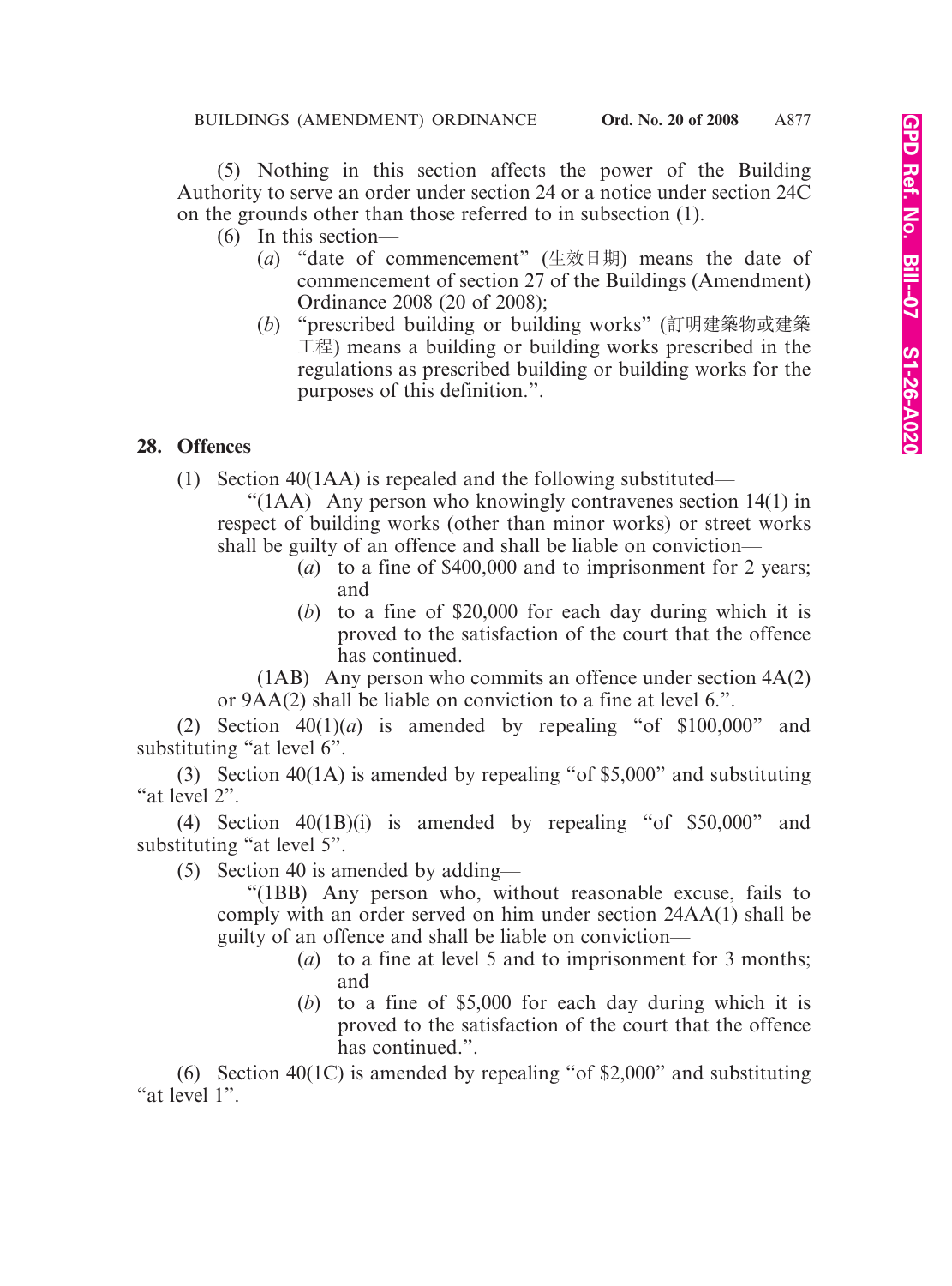(7) Section 40(1D) is amended by repealing "of \$10,000" and substituting "at level 3".

(8) Section 40(1E) is amended by repealing "of \$50,000" and substituting "at level 5".

- (9) Section 40(2A) is amended—
	- (*a*) by repealing "or registered specialist contractor" and substituting ", registered specialist contractor or registered minor works contractor";
	- (*b*) in paragraph (*b*), by repealing "; or" and substituting a semicolon;
	- (*c*) by adding—
		- "(*ba*) diverges or deviates in any material way from any works shown in a plan relating to minor works that is required to be submitted to the Building Authority under the simplified requirements; or";
	- (*d*) by repealing everything after "conviction" and substituting—  $\overset{\circ}{\phantom{a}}^{\phantom{\ast}}$ 
		- (*d*) in the case of building works (other than minor works) or street works, to a fine of \$1,000,000 and to imprisonment for 3 years; or
		- (*e*) in the case of minor works, to a fine of \$500,000 and to imprisonment for 18 months.".

(10) Section 40 is amended by adding immediately after subsection  $(2AA)$ —

> "(2AAAA) Any prescribed building professional who contravenes section  $4B(2)(c)$ , or any prescribed registered contractor who contravenes section  $9AA(4)(b)$  or  $(6)(b)$ , shall be guilty of an offence and shall be liable on conviction to a fine at level 5.

> (2AAAB) It is a defence in any prosecution for a contravention of any section referred to in subsection (2AAAA) for the person charged to prove that he had no knowledge of, and could not have reasonably discovered, the contravention referred to in the charge.

> (2AAAC) Any person who contravenes an order made by a disciplinary board under section 7(2)(*bb*) or 13(4)(*d*) shall be guilty of an offence and shall be liable on conviction—

- (*a*) to a fine at level 6 and to imprisonment for 6 months; and
- (*b*) to a fine of \$5,000 for each day during which it is proved to the satisfaction of the court that the offence has continued.".

(11) Section 40(2AB) is amended—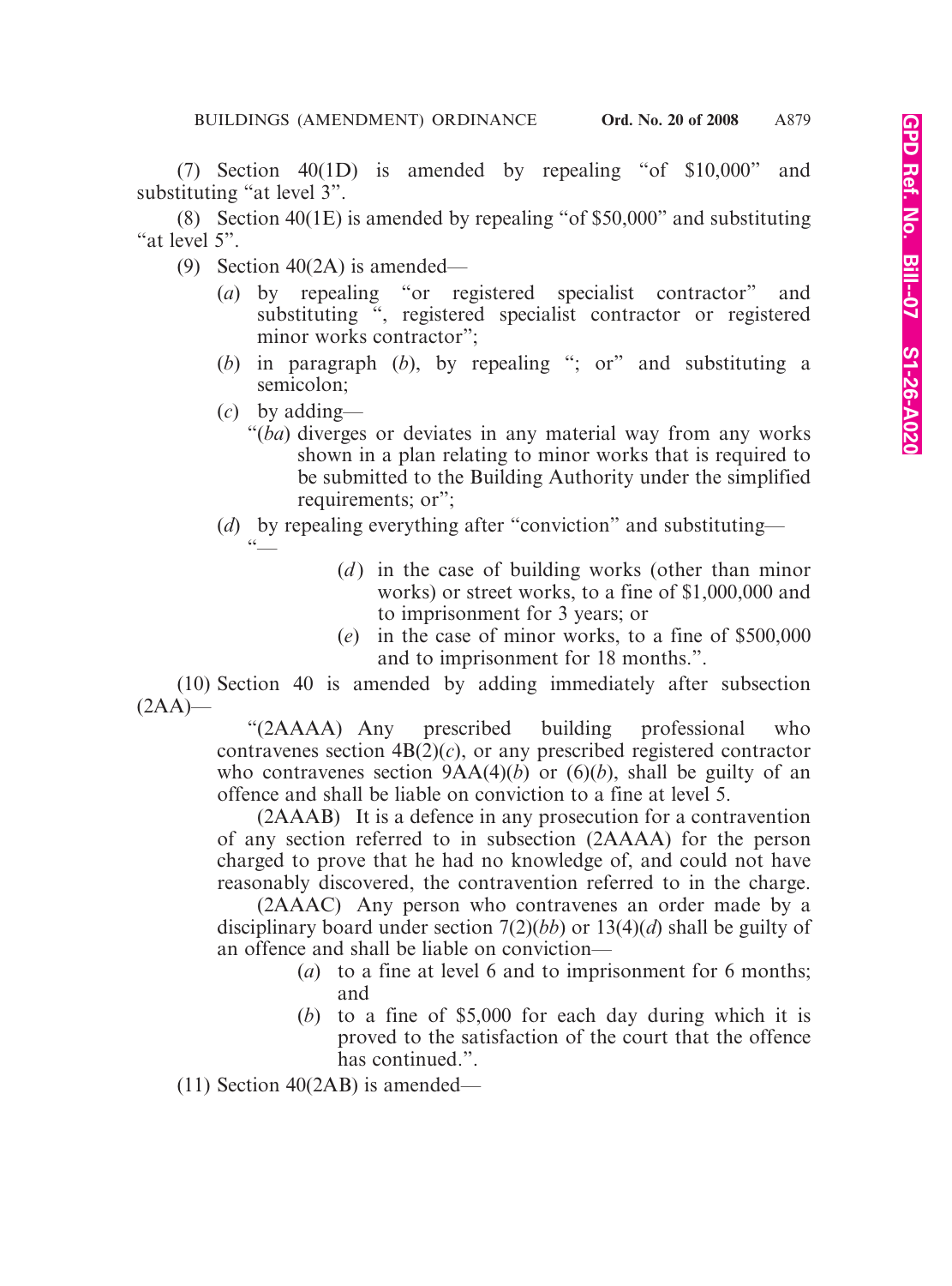- (*a*) by repealing "or a registered specialist contractor" and substituting ", a registered specialist contractor or a registered minor works contractor";
- (*b*) by repealing everything after "conviction" and substituting—  $\frac{1}{\sqrt{2}}$ 
	- (*a*) in the case of building works (other than minor works) or street works, to a fine of \$150,000 and to imprisonment for 1 year; or
	- (*b*) in the case of minor works, to a fine of \$35,000 and to imprisonment for 3 months.".
- (12) Section 40(2AC) is amended—

 $\overset{\circ}{\phantom{a}}^{\phantom{\ast}}$ 

- (*a*) by repealing "or a registered specialist contractor" and substituting ", a registered specialist contractor or a registered minor works contractor";
- (*b*) by repealing everything after "conviction" and substituting—
	- (*a*) in the case of site formation works, piling works, excavation works or foundation works (other than minor works), to a fine of \$750,000 and to imprisonment for 3 years; or
	- (*b*) in the case of site formation works, excavation works or foundation works that are minor works, to a fine of \$350,000 and to imprisonment for 18 months.".
- (13) Section 40(2B) is amended—
	- (*a*) by repealing "or a registered specialist contractor" and substituting ", a registered specialist contractor or a registered minor works contractor";
	- (*b*) by repealing everything after "conviction" and substituting—  $\zeta \, \zeta$ 
		- (*c*) in the case of site formation works, piling works, foundation works or other form of building works (other than minor works), to a fine of \$1,000,000 and to imprisonment for 3 years; or
		- (*d*) in the case of site formation works, foundation works or other form of building works that are minor works, to a fine of \$500,000 and to imprisonment for 18 months.".
- (14) Section  $40(2C)(a)$  and (*b*) is repealed and the following substituted—
	- "(*a*) in the case of building works (other than minor works) or street works—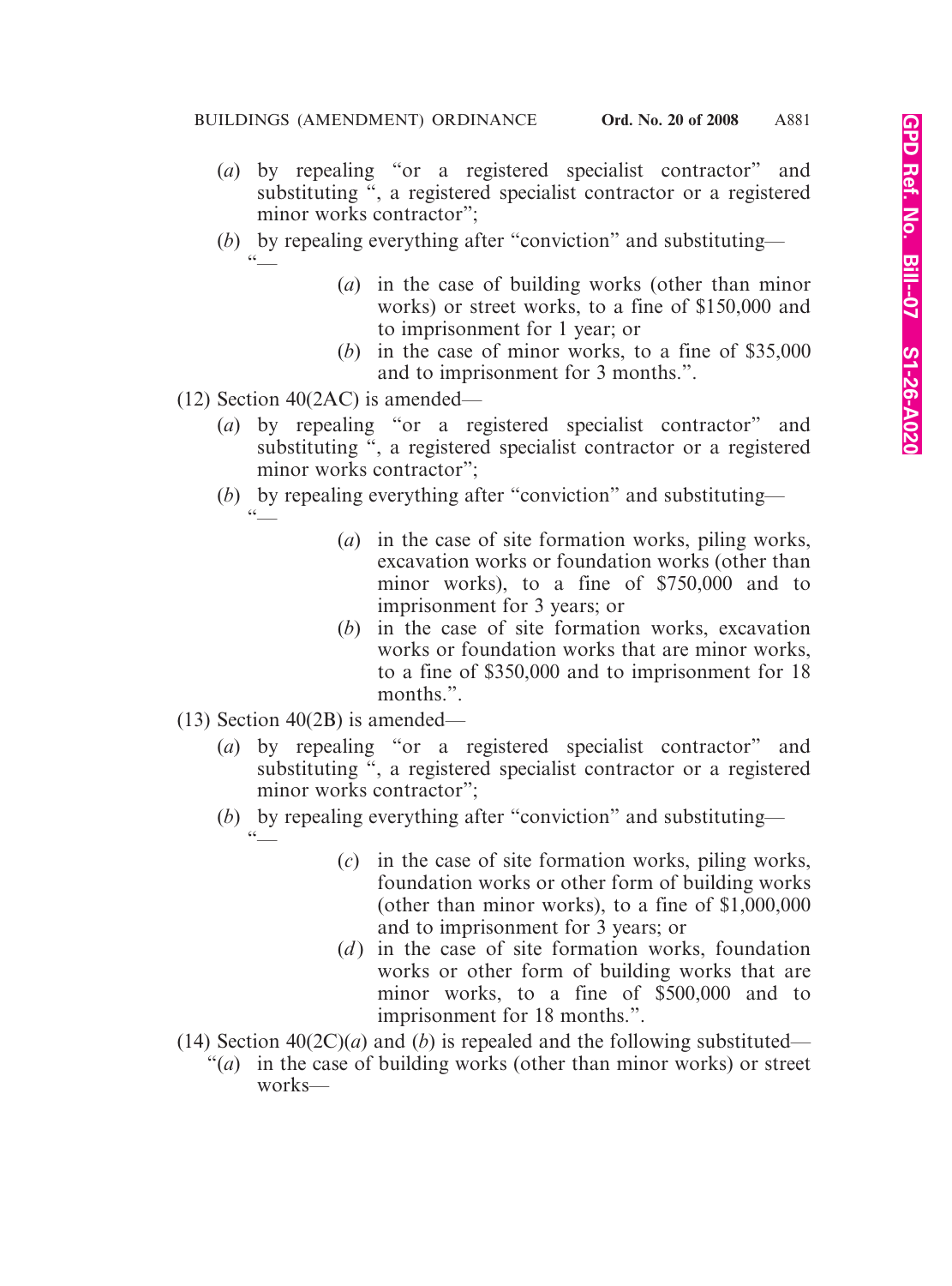- (i) to a fine of \$1,000,000 and to imprisonment for 3 years; and
- (ii) to a fine of \$200,000 for each day during which it is proved to the satisfaction of the court that the offence has continued; or
- (*b*) in the case of minor works—
	- (i) to a fine of \$500,000 and to imprisonment for 18 months; and
	- (ii) to a fine of \$100,000 for each day during which it is proved to the satisfaction of the court that the offence has continued.".
- (15) Section 40 is amended by adding—

"(2E) Where a registered minor works contractor or a registered specialist contractor certifies or carries out minor works belonging to a class, type or item for which he is not registered, he shall be guilty of an offence and shall be liable on conviction—

- (*a*) to a fine at level 6 and to imprisonment for 6 months; and
- (*b*) to a fine of \$5,000 for each day during which it is proved to the satisfaction of the court that the offence has continued.

(2F) Any person other than a prescribed building professional, who, without reasonable excuse, certifies minor works shall be guilty of an offence and shall be liable on conviction—

- (*a*) to a fine at level 6 and to imprisonment for 6 months; and
- (*b*) to a fine of \$5,000 for each day during which it is proved to the satisfaction of the court that the offence has continued.

(2G) Any person other than a prescribed registered contractor or a person acting under the supervision of any such contractor, who, without reasonable excuse, certifies or carries out minor works shall be guilty of an offence and shall be liable on conviction—

- (*a*) to a fine at level 6 and to imprisonment for 6 months; and
- (*b*) to a fine of \$5,000 for each day during which it is proved to the satisfaction of the court that the offence has continued.".

(16) Section 40(3) is amended by repealing "of \$50,000" and substituting "at level 5".

(17) Section 40(3A) is amended by repealing "of \$50,000" and substituting "at level 5".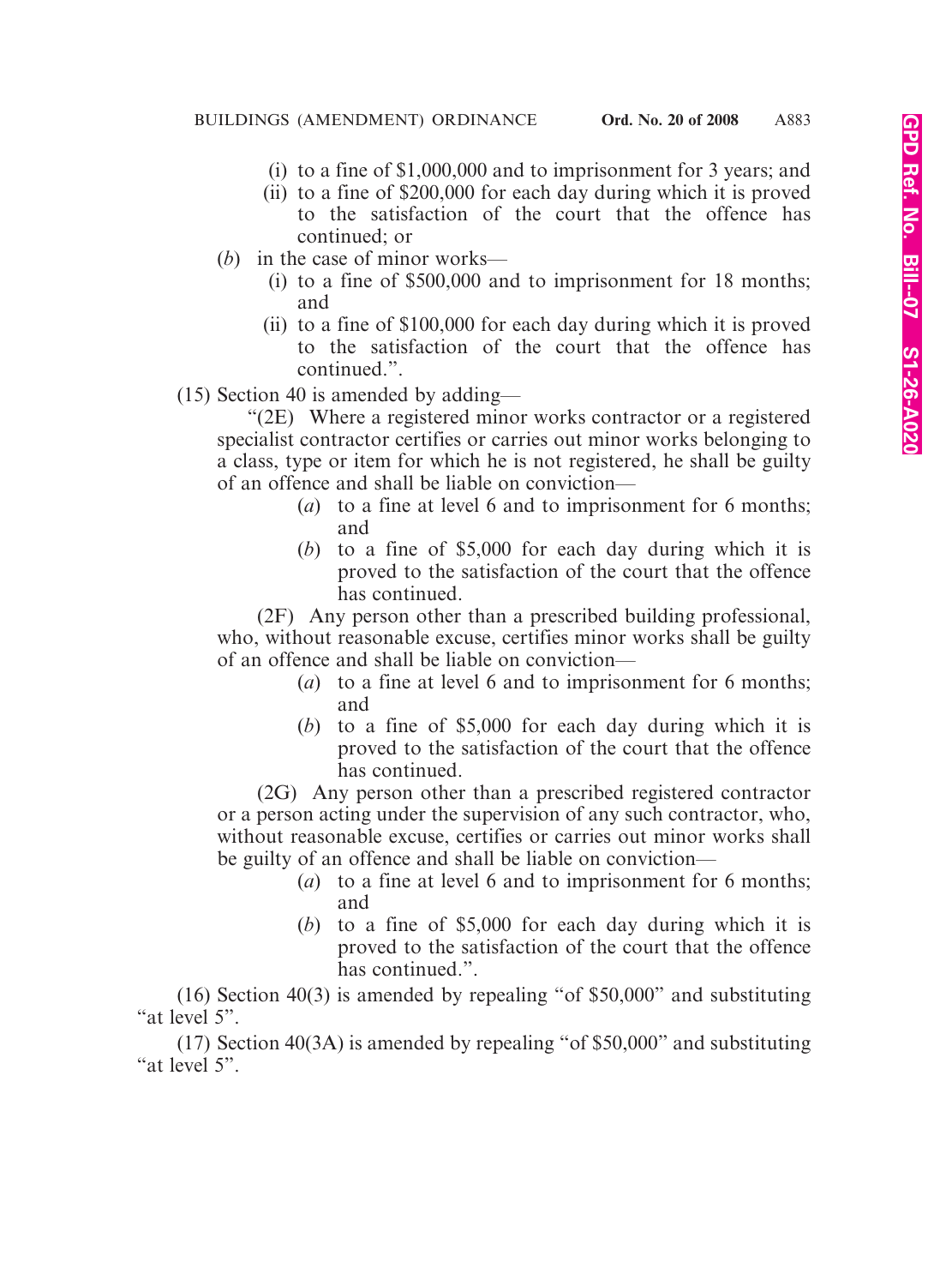(18) Section 40(4) is amended by repealing "of \$50,000" and substituting "at level 5".

(19) Section 40(4A) is amended by repealing "of \$50,000" and substituting "at level 5".

#### **29. Exemptions**

(1) Section 41(3) is repealed and the following substituted—

"(3) Building works (other than drainage works, ground investigation in the scheduled areas, site formation works or minor works) in any building are exempt from sections 4, 9, 9AA, 14(1) and 21 if the works do not involve the structure of the building.".

- (2) Section 41(3A) is repealed.
- (3) Section 41 is amended by adding—

"(3B) Designated exempted works that are prescribed in the regulations are exempt from sections 4, 9, 9AA, 14(1) and 21.

(3C) Drainage works (other than minor works) in any building are exempt from sections 4, 9 and 14(1) if the works do not involve—

- (*a*) the structure of the building;
- (*b*) any drain or sewer into which there is discharged, or into which it is intended to discharge, any trade effluent, chemical refuse, waste steam, petroleum spirit, carbide of calcium, acid, grease or oil;
- (*c*) altering any manhole at which any drain or sewer from the building is connected with a public sewer;
- (*d*) altering any septic tank or cesspool;
- (*e*) making a direct or indirect connection of an additional drain or sewer to a septic tank or cesspool; or
- ( *f* ) underground drainage works in a scheduled area that is described as area number 3 in the Fifth Schedule.

(3D) Nothing in subsections (3), (3B) and (3C) permits any building works or drainage works to be carried out in contravention of any regulations.".

## **30. Offences in respect of Appeal Tribunal**

Section 53B is amended by repealing "of \$10,000" and substituting "at level 3".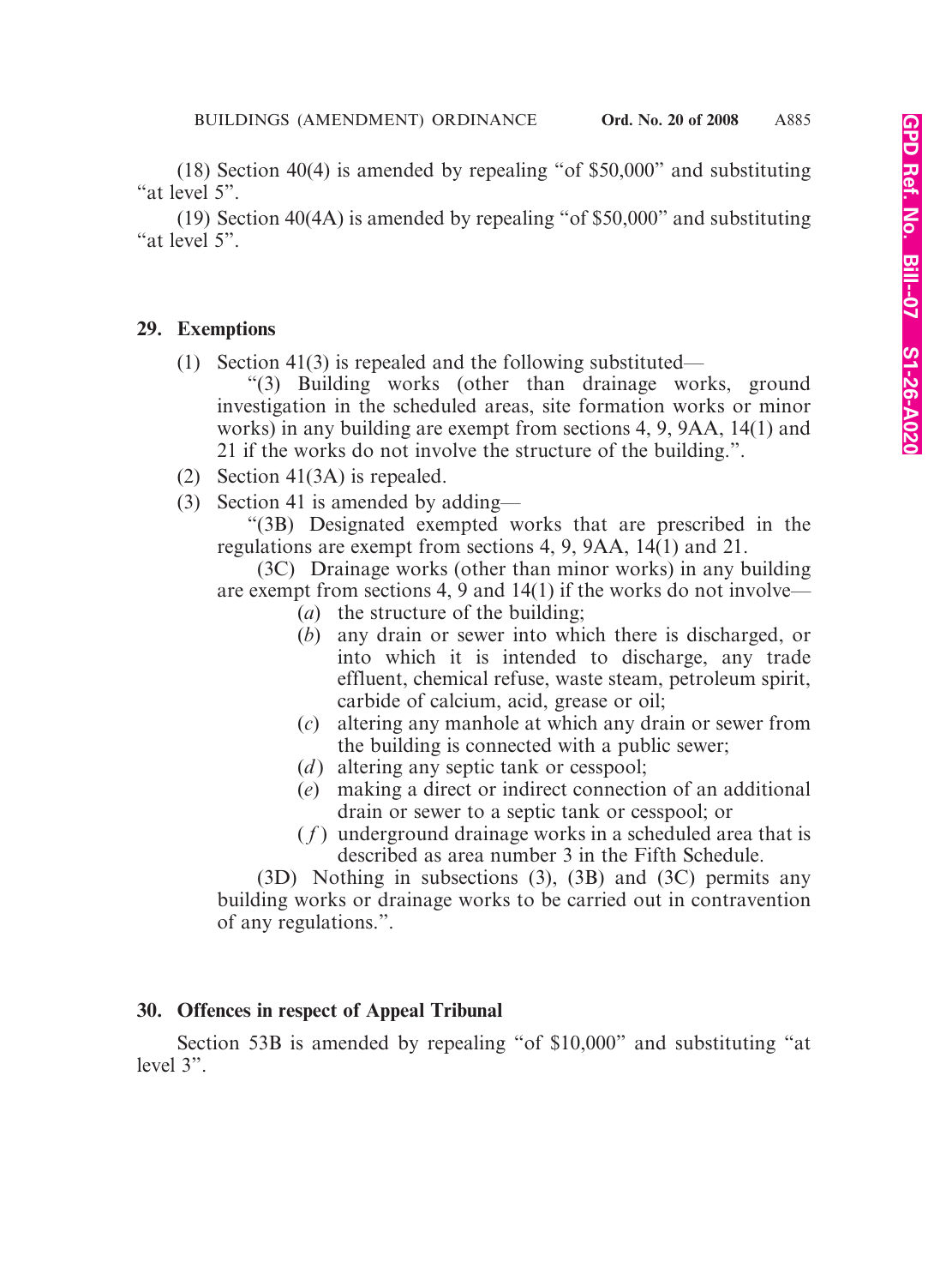#### **31. Inclusion of certain registered professional engineers in geotechnical engineers' register**

Section 53H is amended by repealing " $3(5CA)(a)(i)$ " and substituting "3(5CA)(*a*)".

#### **32. Part IX added**

The following is added immediately after section 55—

#### "PART IX

#### **56. Savings and transitional provisions relating to minor works**

(1) Where, before the date of commencement, the Building Authority has given approval and consent for the commencement of any building works under section 14(1), the building works shall not be treated as minor works for the purposes of this Ordinance notwithstanding that they are building works designated as minor works in the regulations.

(2) Where any building works, which are exempt from section 14(1) by virtue of section 41(3) or (3A) as it was in force immediately before the date of commencement, have been completed or are being carried out as at the beginning of the date of commencement, the building works shall not be treated as minor works for the purposes of this Ordinance notwithstanding that they are building works designated as minor works in the regulations.

(3) In this section, "date of commencement" (生效日期) means the date on which section 29 of the Buildings (Amendment) Ordinance 2008 (20 of 2008) comes into operation.".

#### **33. Scheduled areas**

The Fifth Schedule is amended by repealing "[s. 2(1)]" and substituting "[ss.  $2(1)$  and  $41$ ]".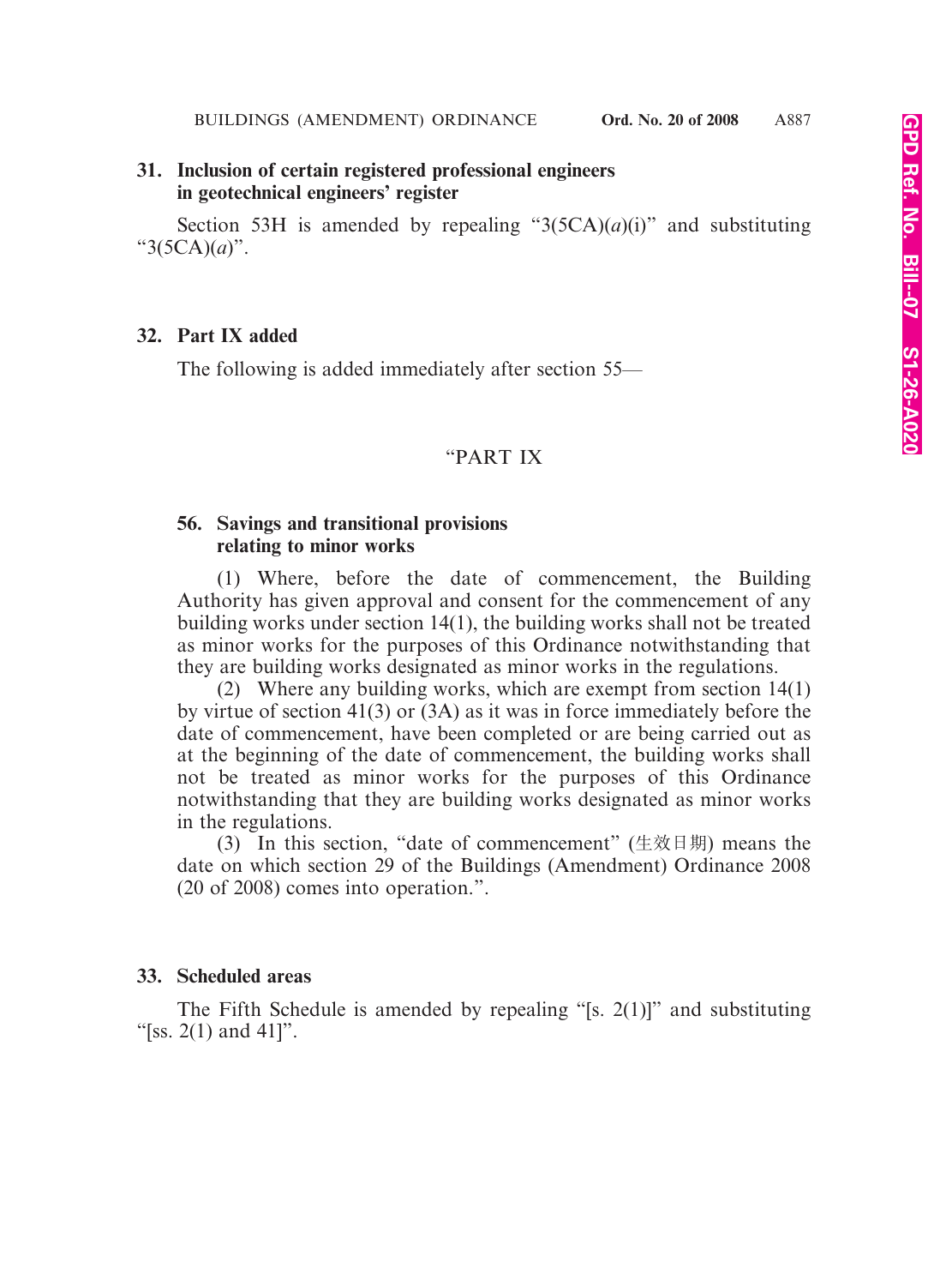# PART 3

## RELATED AMENDMENTS

#### **Building (Administration) Regulations**

## **34. Notification to Building Authority before commencement of building works or street works**

Regulation 20(1)(*a*) and (*b*) of the Building (Administration) Regulations (Cap. 123 sub. leg. A) is amended by repealing "or the registered specialist contractor" and substituting ", registered specialist contractor or registered minor works contractor".

## **35. Building Authority to be notified on change of authorized person, registered structural engineer, registered geotechnical engineer, registered contractor, etc.**

Regulation 22(1), (2), (4) and (6) is amended by repealing "or registered specialist contractor" wherever it appears and substituting ", registered specialist contractor or registered minor works contractor".

## **36. Duties of registered contractor who ceases to be appointed**

Regulation 24 is amended by repealing "or registered specialist contractor" and substituting ", registered specialist contractor or registered minor works contractor".

#### **37. Certificate to be given by registered contractor and authorized person on completion of building works**

- (1) Regulation 25(1) is amended—
	- (*a*) by repealing "and registered specialist contractor" and substituting ", registered specialist contractor and registered minor works contractor";
	- (*b*) by adding ", and the plans approved in respect of the new building and the building works by the Building Authority," after "regulations".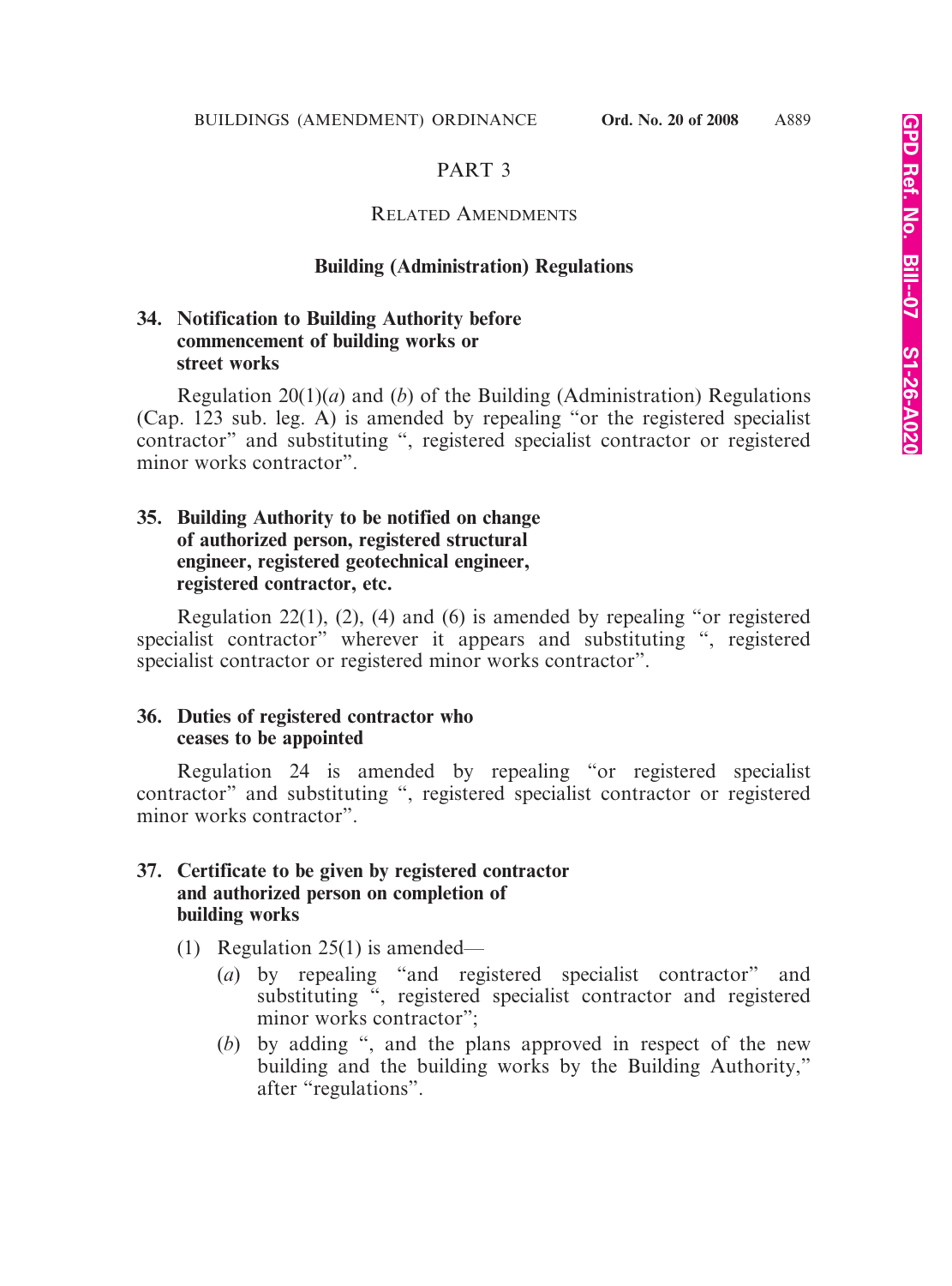- (2) Regulation 25(2) is amended—
	- (*a*) by repealing "and the registered specialist contractor" and substituting ", registered specialist contractor and registered minor works contractor":
	- (*b*) by repealing "the plans approved in respect thereof by the Building Authority" and substituting "the provisions of the Ordinance and regulations, and the plans approved in respect of the new building and the building works by the Building Authority".
- (3) Regulation 25(3) is amended—
	- (*a*) by repealing "and the registered specialist contractor" and substituting ", registered specialist contractor and registered minor works contractor";
	- (*b*) by repealing "the plans approved in respect thereof by the Building Authority" and substituting "the provisions of the Ordinance and regulations, and the plans approved in respect of the new building and the building works by the Building Authority".

# **38. Certificate to be given by authorized person, registered structural engineer, registered geotechnical engineer and registered contractor engaged in respect of emergency work**

Regulation 28 is amended by repealing "and registered specialist contractor" and substituting ", registered specialist contractor and registered minor works contractor".

# **39. Duties imposed by this Part not to prejudice any other duties imposed by Ordinance or other regulations**

Regulation 35 is amended by repealing "or registered specialist contractor" where it twice appears and substituting ", registered specialist contractor or registered minor works contractor".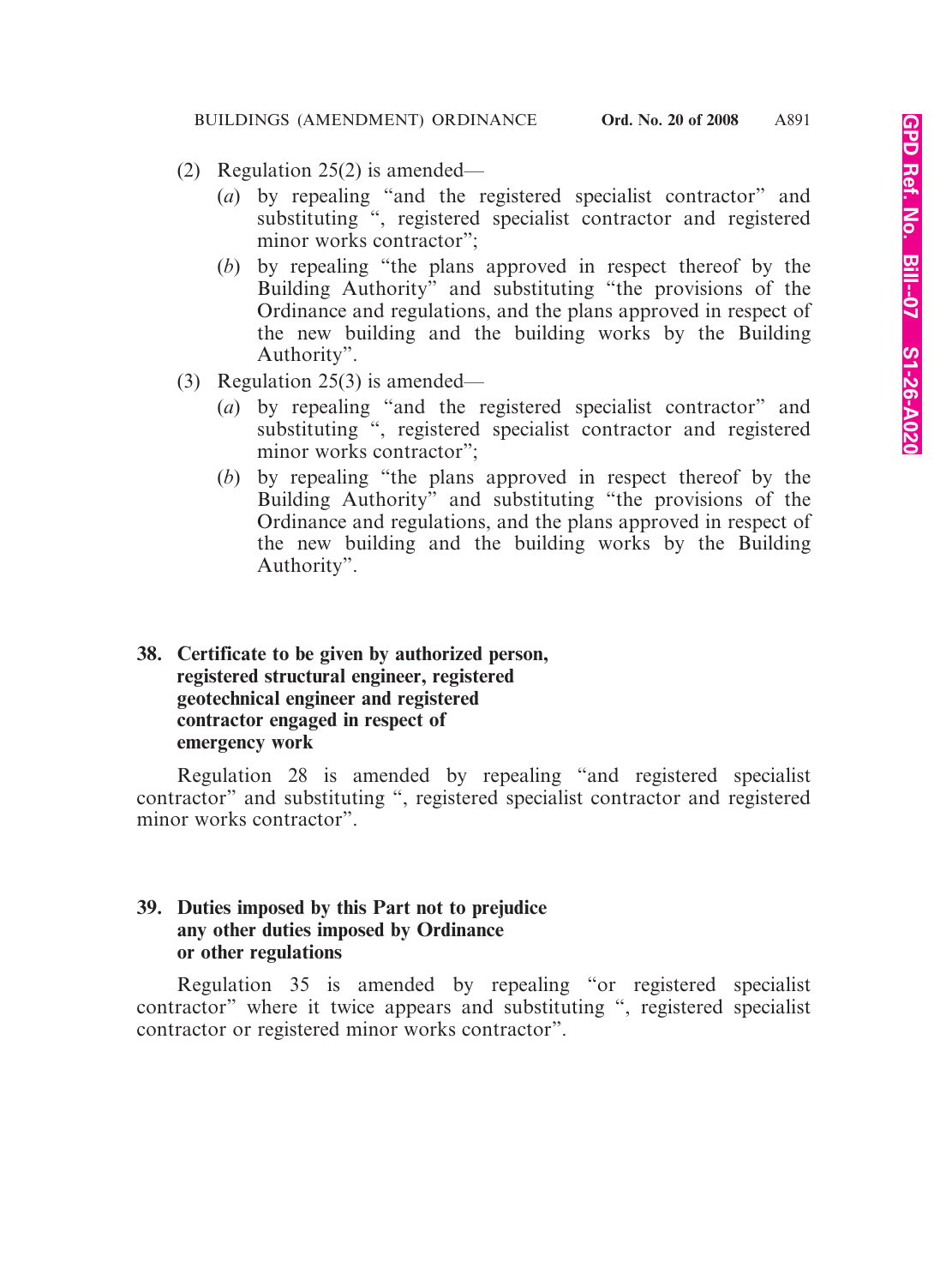# **40. Duty of authorized person to supply copy of plans of building works or street works to registered contractor**

Regulation 36(1) and (2) is amended by repealing "and the registered specialist contractor" and substituting ", registered specialist contractor and registered minor works contractor".

# **41. Duty of registered contractor to keep approved plans and supervision plans on site**

Regulation 40 is amended by repealing "and the registered specialist contractor" and substituting ", registered specialist contractor and registered minor works contractor".

# **42. Duty of registered contractor to supervise**

(1) Regulation 41(1) is amended by repealing "and the registered specialist contractor" and substituting ", registered specialist contractor and registered minor works contractor".

(2) Regulation 41(2) is amended—

- (*a*) by repealing "and the registered specialist contractor" where it twice appears and substituting ", registered specialist contractor and registered minor works contractor";
- (*b*) by adding "or 9AA" after "section 9".

(3) Regulation 41(4) is amended by repealing "and a registered specialist contractor" and substituting ", registered specialist contractor and registered minor works contractor".

(4) Regulation 41(6) is amended by repealing "and the registered specialist contractor" and substituting ", registered specialist contractor and registered minor works contractor".

# **43. Fees**

- (1) Regulation 42 is amended, in the Table of Fees, in item  $10(a)$ 
	- (*a*) by repealing—

"For issue under section 36(2) of the Ordinance of a certified copy, print or extract of or from any document (other than a plan) which is recorded in—" and substituting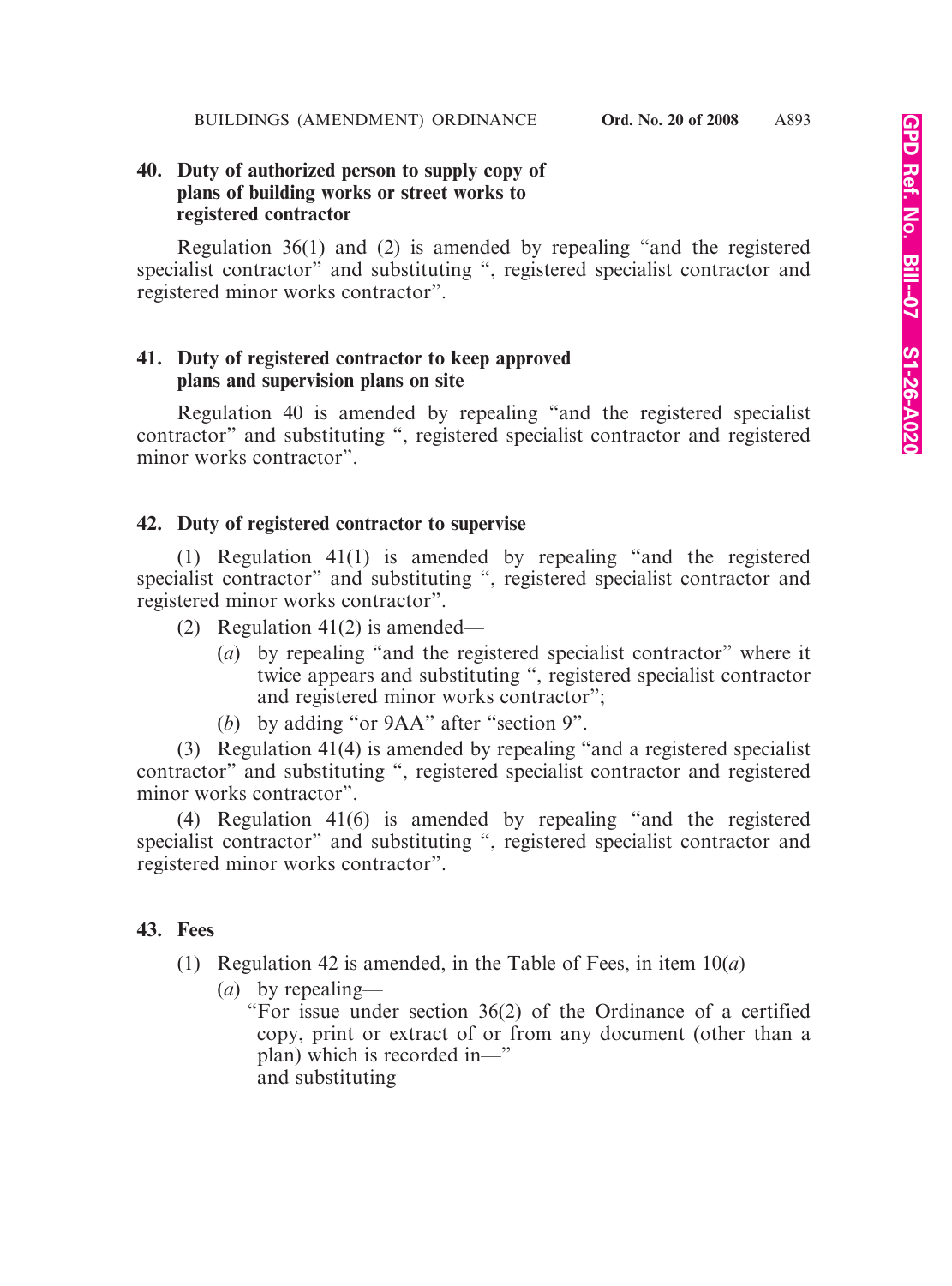"For issue under section 36G(2) of the Ordinance of a certified copy, print or extract of or from a document made, issued or given under or for the purposes of the Ordinance or the Buildings Ordinance 1935 (18 of 1935), or a certified copy, print or extract of or from a specified document record that is made from the document, that is in—";

- (*b*) by repealing "pursuant to section 36(2A)(*b*)" where it twice appears and substituting "or record pursuant to section 36G(3)".
- (2) Regulation 42 is amended, in the Table of Fees, in item 10(*b*)—
	- (*a*) by repealing—

"For issue under 36(2) of the Ordinance of a certified copy, print or extract of or from any plan which is recorded in—" and substituting—

"For issue under section 36G(2) of the Ordinance of a certified copy, print or extract of or from a plan submitted to or approved by the Building Authority under or for the purposes of the Ordinance or the Buildings Ordinance 1935 (18 of 1935), or a certified copy, print or extract of or from a specified document record that is made from the plan, that is in—";

- (*b*) by repealing "pursuant to section 36(2A)(*b*)" where it twice appears and substituting "or record pursuant to 36G(3)".
- (3) Regulation 42 is amended, in the Table of Fees, in item 11(*a*)—
	- (*a*) by repealing—

"For issue under section  $36(2A)(a)$  of the Ordinance of a copy, print or extract of or from any document (other than a plan) which is recorded in—"

and substituting—

"For issue under section 36G(1) of the Ordinance of a copy, a print or an extract of or from a document made, issued or given under or for the purposes of the Ordinance or the Buildings Ordinance 1935 (18 of 1935), or a copy, a print or an extract of or from a specified document record that is made from the document, that is in—";

- (*b*) by repealing "pursuant to section 36(2A)(*b*)" where it twice appears and substituting "or record pursuant to 36G(3)".
- (4) Regulation 42 is amended, in the Table of Fees, in item 11(*b*)—
	- (*a*) by repealing—

"For issue under section  $36(2A)(a)$  of the Ordinance of a copy, print or extract of or from any plan which is recorded in—" and substituting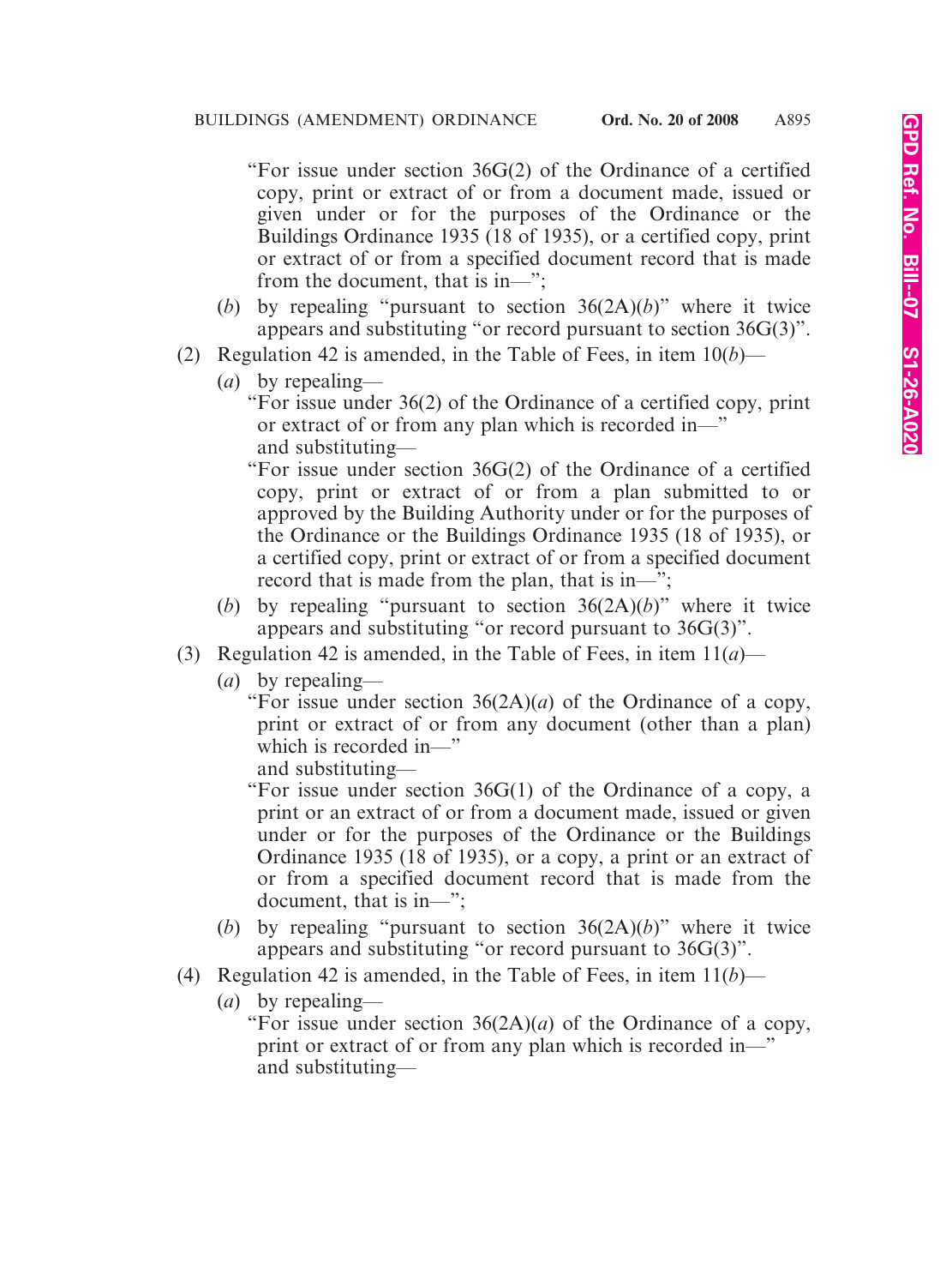"For issue under section 36G(1) of the Ordinance of a copy, a print or an extract of or from a plan submitted to or approved by the Building Authority under or for the purposes of the Ordinance or the Buildings Ordinance 1935 (18 of 1935), or a copy, a print or an extract of or from a specified document record that is made from the plan, that is in—";

- (*b*) by repealing "pursuant to section 36(2A)(*b*)" where it twice appears and substituting "or record pursuant to 36G(3)".
- (5) Regulation 42 is amended, in the Table of Fees, in item 12(*a*)—
	- (*a*) by repealing—

"For inspection under section 36(2A)(*b*) of the Ordinance of a plan or document which is recorded in—" and substituting—

"For inspection under section 36G(3) of the Ordinance of a specified document or a specified document record, that is in—";

(*b*) by repealing "plans or documents" wherever it appears and substituting "specified documents or specified document records".

# **44. Regulation added**

The following is added—

#### "**48. Regulations do not apply to minor works commenced under simplified requirements**

These regulations do not apply in respect of minor works commenced under the simplified requirements.".

# **Building (Planning) Regulations**

## **45. Interpretation**

Regulation 2(1) of the Building (Planning) Regulations (Cap. 123 sub. leg. F) is amended by adding—

""drying rack" (晾衣架) means a structure for hanging clothes or garments for drying;".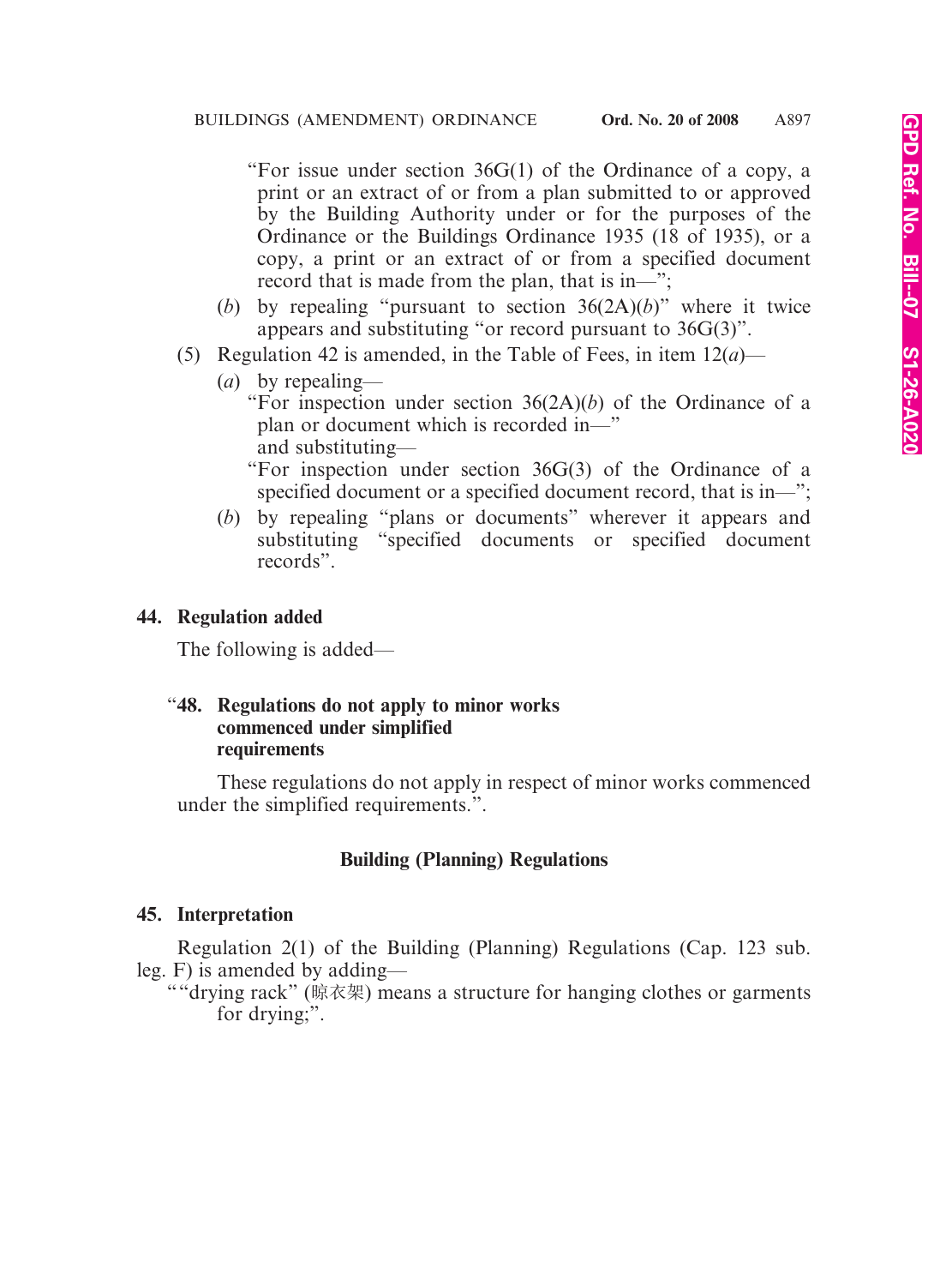#### **46. Eaves, cornices, mouldings, etc.**

Regulation 7 is amended by adding—

"(3) No drying rack or supporting structure for an air-conditioning unit shall project over a street for more than 750 mm or at a height of less than 2.5 m above the level of the ground.".

# PART 4

## CONSEQUENTIAL AMENDMENT

# **Buildings Ordinance (Application to the New Territories) Ordinance**

## **47. Effect of certificate of exemption**

Section  $7(1)(a)$  of the Buildings Ordinance (Application to the New Territories) Ordinance (Cap. 121) is amended by adding ", 9AA" after "9".

## **Construction Workers Registration Ordinance**

#### **48. Interpretation**

Section 2(1) of the Construction Workers Registration Ordinance (Cap. 583) is amended, in the definition of "construction site", in paragraph (*a*)(ii)—

- (*a*) by repealing "41(3) or  $(3A)$ " and substituting "14AA or 41(3),  $(3B)$  or  $(3C)$ ";
- (*b*) by repealing "carried out without application to or approval from the Building Authority" and substituting "commenced or carried out without complying with section 14(1) of that Ordinance".

## **49. Interpretation**

Section 19(2) is repealed and the following substituted—

"(2) For the purposes of this Part, any construction operations that are building works, or street works, that are not carried out by or on behalf of the Government are deemed to begin—